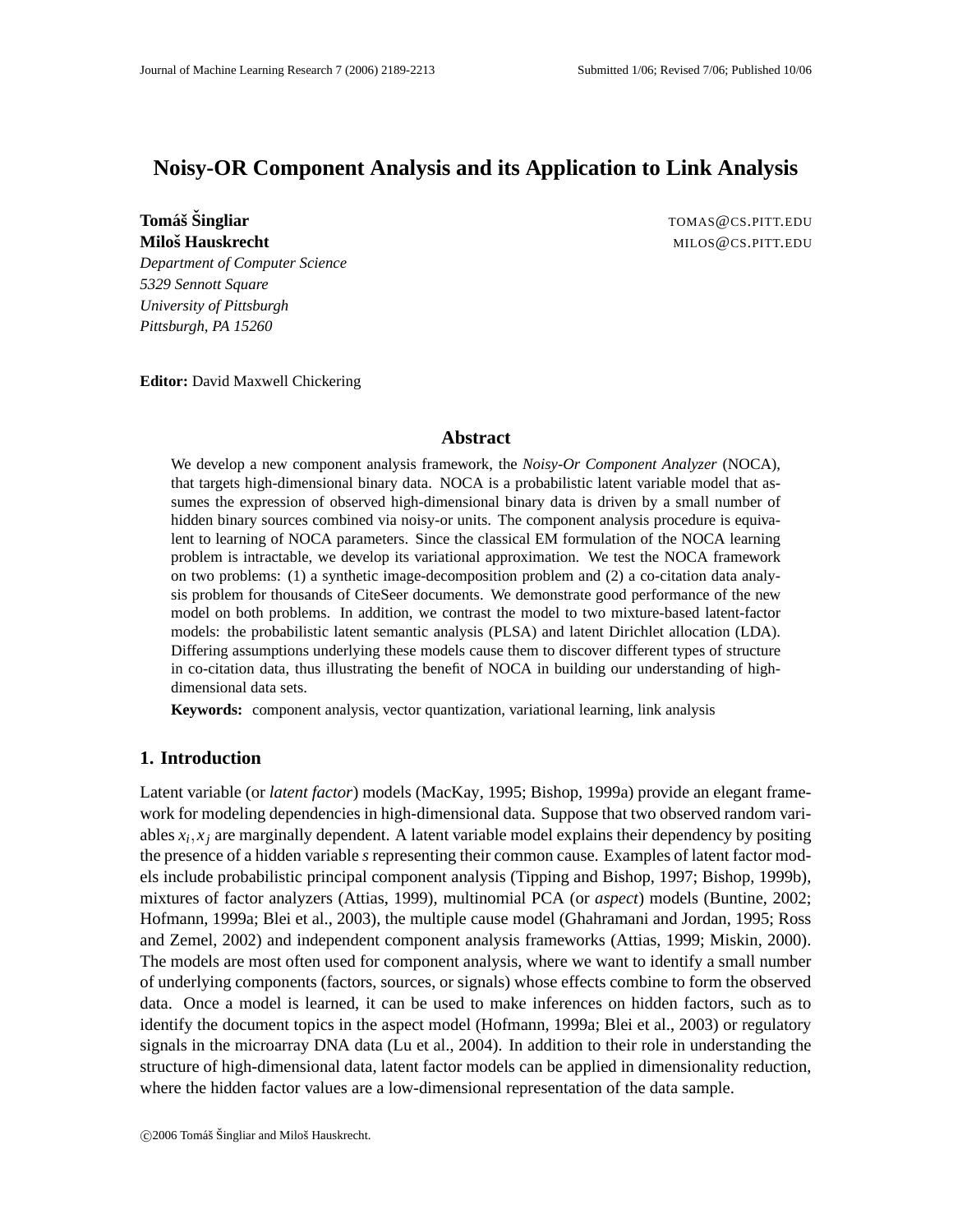#### ŠINGLIAR AND HAUSKRECHT

Factor and principal component analysis methods (Bartholomew and Knott, 1999; Jolliffe, 1986) and other component analysis frameworks (Attias, 1999) are traditionally applied to highdimensional continuous-valued data. More recently, multinomial mixture models (Hofmann, 1999a; Blei et al., 2003) were shown to handle many-valued discrete variables successfully. However, component analysis methods specifically tailored to binary data remain scarce. In this work, we investigate a latent factor model designed for analysis of high-dimensional *binary* data. The dependencies between observables are represented using a small number of hidden binary factors whose effects are combined through noisy-or units. We therefore refer to the model as to "noisy-or component analyzer" (NOCA). Binary variables can, for instance, represent failures or congestions in transportation networks, spread of disease in epidemiology, or the presence of a link in a citation graph.

The principal limitation of latent factor models is the complexity of their learning (or *parameter estimation*), as the standard EM formulation becomes exponential in the number of hidden factors. To address the problem, we adopt a variational inference algorithm for bipartite noisy-or (B2NO) networks(Jaakkola and Jordan, 1999) and derive the corresponding learning algorithm for the model with hidden sources.

Two aspects of the new method are evaluated: (1) the quality of the approximate learning algorithm and (2) the adequacy of the model for real-world data. We use two different data sets to evaluate NOCA and its learning algorithm: a synthetic image-decomposition problem and a cocitation data analysis problem. The knowledge of the underlying model and hidden factors in the first problem (image data) enables us to assess the performance of the learning algorithm and its ability to recover the model. We judge the quality of the recovery both qualitatively and quantitatively in terms of the likelihood of test data and data reconstruction error. Running-time analysis verifies the expected polynomial scale-up.

The second evaluation problem is an application of NOCA to link and citation analysis. Citation data from over 6000 CiteSeer documents were extracted and analyzed with NOCA. To measure how well NOCA's hidden sources capture the co-citation relationships, we use a cosine-distance based metric and an inspection by a human judge. Perplexity of the testing set is used to gauge the predictive power of the learned model. NOCA results are compared to mixture-based latent variable models, represented by probabilistic latent semantic analysis (Hofmann, 1999a; Cohn and Chang, 2000) and its Bayesian extension—latent Dirichlet allocation (Blei et al., 2003). The mixture models view a document differently from NOCA. In consequence, each model class sees different facets of the data structure. NOCA's benefit is in the discovery of publication subcommunities in the data that the mixture models tend to overlook.

### **2. Noisy-OR Component Analysis**

Technically, the noisy-or component analysis (NOCA) is a latent variable model with binary variables defined by a bipartite belief network structure in Figure 1.

The nodes in the top layer represent a vector of latent factors  $\mathbf{s} = \{s_1, s_2, \dots, s_K\}$  ("sources") with binary values  $\{0,1\}$  and the nodes in the bottom layer an observable vector of binary features  $\mathbf{x} = \{x_1, x_2, \dots, x_D\}$ . The connections between the two layers represent dependencies among the observables: the nodes coupled by a latent factor can exhibit a local dependency pattern. Parameterizing the bottom-layer nodes with noisy-or units reduces the model's parameter space to  $KD+K+D$ free parameters: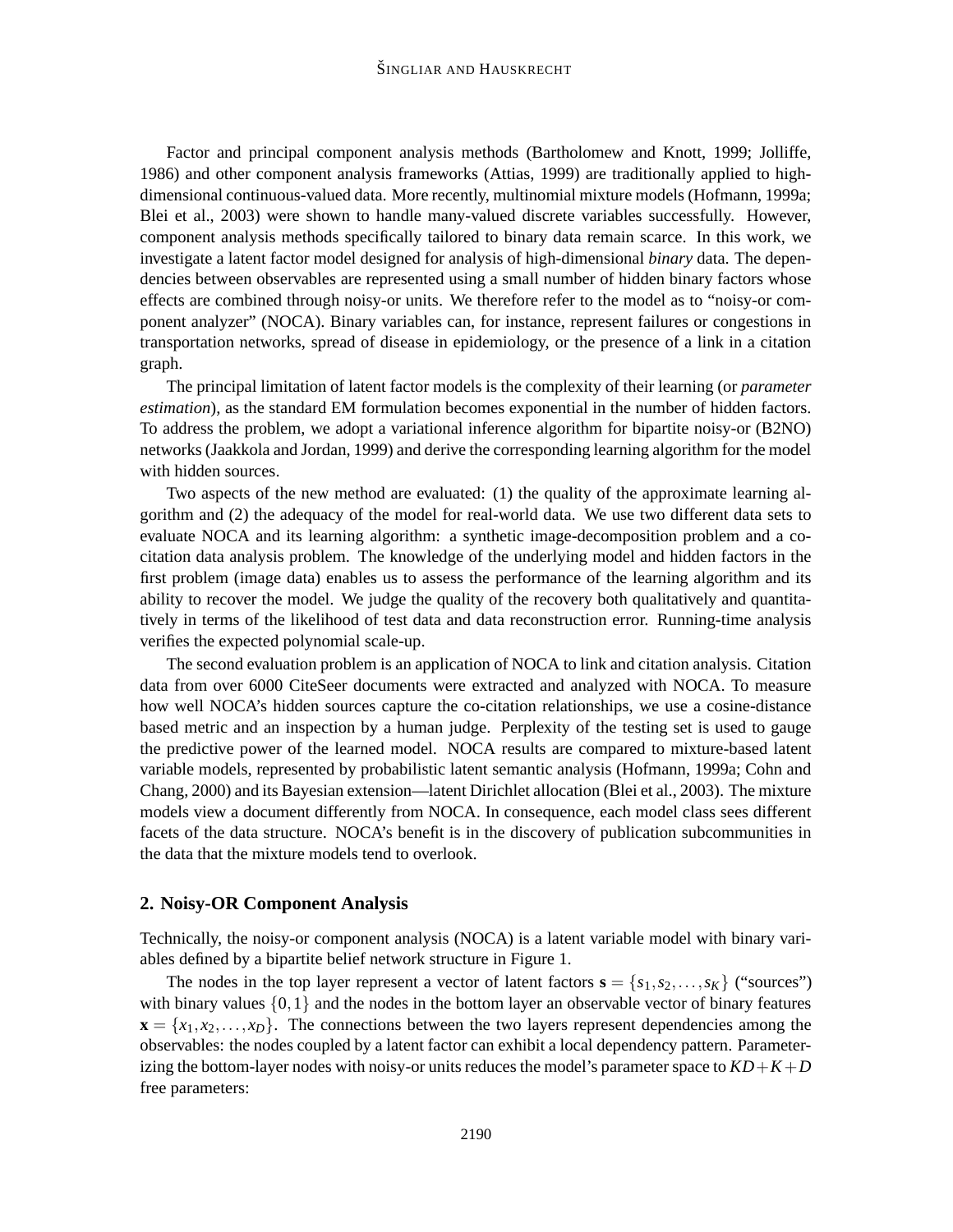

Figure 1: The NOCA model in plate notation. Shaded nodes correspond to observables. (In the entire text, boldface letters will denote vectors or matrices.)

- a set of *K* prior probabilities  $\pi$ *i* parameterizing the (Bernoulli) prior distributions  $P(s_i)$  for every hidden factor *s<sup>i</sup>* ;
- a set of *DK* parameters  $\mathbf{p} = \{p_{ij}\}_{i=1,...,K}^{i=1,...,K}$  $j=1,...,K$  of the noisy-or conditional probability tables, one for each pair of hidden factor *i* and observed component *j*.
- a set of *D* parameters  $p_{0j}$  representing "other causes." These can be incorporated into **p** by positing a latent factor  $s_0$  with  $p(s_0 = 1) = 1$ , where notationally convenient.

The NOCA model resembles the QMR-DT model (Shwe et al., 1991) in the structure and type of nodes used. However, it is from the outset assumed to be fully connected. The model is simplified during learning by setting the weight of most connections to zero.<sup>1</sup> NOCA makes no assumption as to the interpretation of random variables. For example, although features might correspond to words when analyzing text documents; citation indicator variables will be used when analyzing references among scholarly articles.

#### **2.1 The Joint Distribution over Observables**

The joint probability of an observation vector  $P(x)$  exemplifies and subsumes the probabilistic queries we need to evaluate. Given the bipartite model,  $P(\mathbf{x})$  is obtained as

$$
P(\mathbf{x}) = \sum_{\{\mathbf{s}\}} \left( \prod_{j=1}^{d} P(x_j | \mathbf{s}) \right) \left( \prod_{i=1}^{K} P(s_i) \right),\tag{1}
$$

where  $\{s\}$  denotes the sum over all configurations of **s**, and  $P(s_i)$  is the prior probability of a hidden factor  $s_i$ . Given a vector of hidden binary factors **s**, the conditional probability  $p(x_j|\mathbf{s})$  for an

<sup>1.</sup> This is in contrast with the structure-learning algorithm proposed by Kearns and Mansour (1998). Their algorithm is exponential in the maximum number of hidden factors contributing to any observable variable. Therefore, they limit the in-degree of the bottom layer nodes to obtain a polynomial algorithm. Our algorithm does not make any such structural assumption.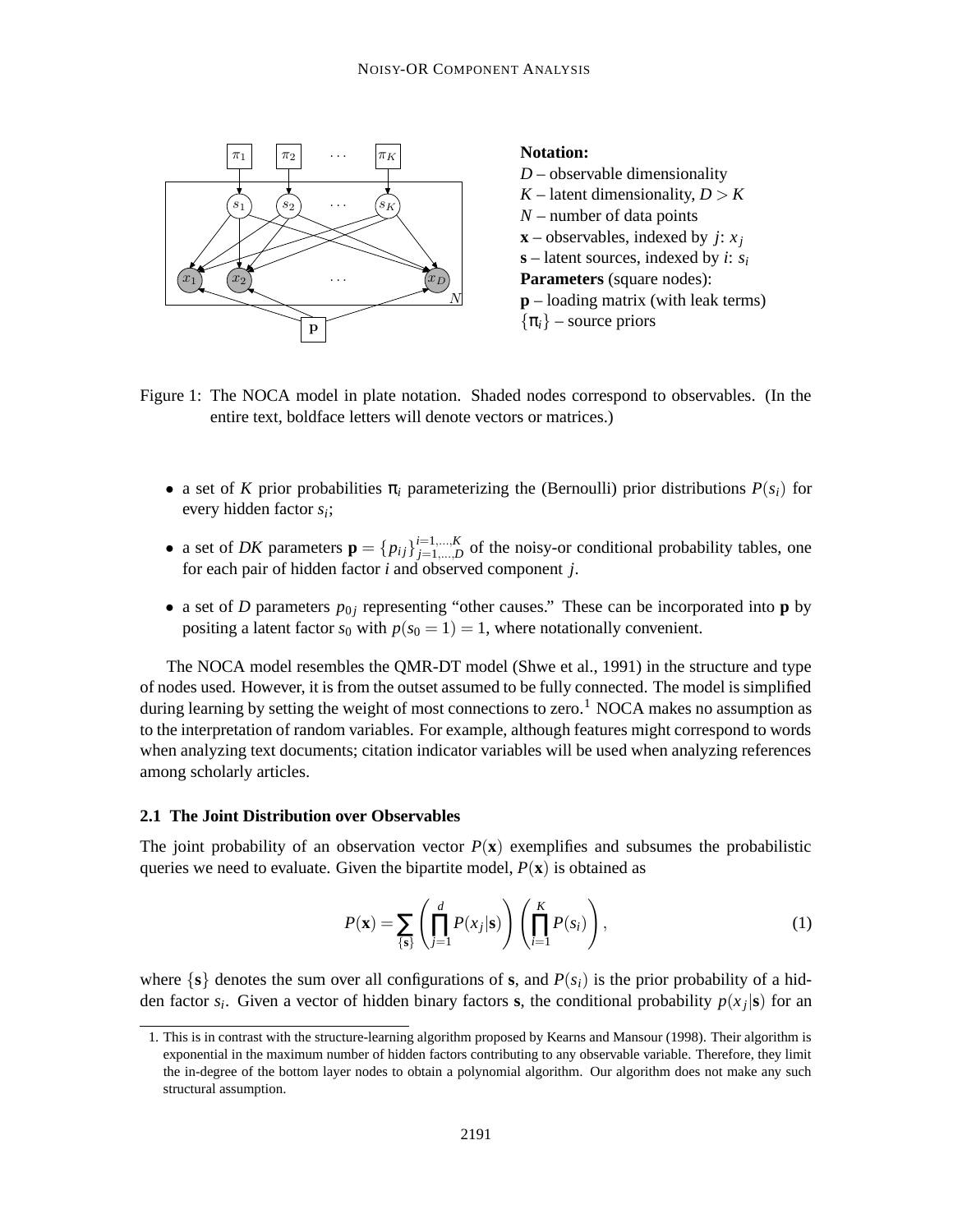observable random component  $x_j \in \{0,1\}$  is obtained through the noisy-or model:

$$
P(x_j|\mathbf{s}) = \left[1 - (1 - p_{0j})\prod_{i=1}^K(1 - p_{ij})^{s_i}\right]^{x_j} \left[(1 - p_{0j})\prod_{i=1}^K(1 - p_{ij})^{s_i}\right]^{(1 - x_j)},
$$
(2)

where  $p_{0j}$  is the leak probability that models "all other" causes.

Equation 2 can be reparameterized with  $\theta_{ij} = -\log(1 - p_{ij})$  to obtain:

$$
P(x_j|\mathbf{s}) = \exp\left[x_j \log\left(1 - \exp\left\{-\theta_{0j} - \sum_{i=1}^k \theta_{ij} s_i\right\}\right) + (1 - x_j) \left(-\theta_{0j} - \sum_{i=1}^k \theta_{ij} s_i\right)\right].
$$
 (3)

This reparameterization will prove useful in the following description of the variational lower bound.

#### **2.2 The Factorized Variational Bound**

The bottleneck in computing the joint probability over observables,  $P(\mathbf{x})$  in Equation 1, is the sum that ranges over all possible latent factor configurations. However, it is easy to see that if  $P(x_j|\mathbf{s})$ for both  $x_j = 0$  and  $x_j = 1$  could be expressed in a factored form as:

$$
P(x_j|\mathbf{s}) = \prod_{i=1}^{K} h(x_j|s_i), \text{ such that } \forall i, j: h(x_j|s_i) \ge 0,
$$
 (4)

then the full joint  $P(x, s)$  and the joint over the observables  $P(x)$  would decompose:

$$
P(\mathbf{x}, \mathbf{s}) = \prod_{j=1}^{d} P(x_j | \mathbf{s}) \prod_{i=1}^{K} P(s_i) = \prod_{i=1}^{K} \left( P(s_i) \prod_{j=1}^{d} h(x_j | s_i) \right),
$$
  
\n
$$
P(\mathbf{x}) = \sum_{\{\mathbf{s}\}} \prod_{i=1}^{K} \left( P(s_i) \prod_{j=1}^{d} h(x_j | s_i) \right) = \prod_{i=1}^{K} \left( \sum_{\{s_i\}} P(s_i) \left[ \prod_{j=1}^{d} h(x_j | s_i) \right] \right).
$$

Such decomposition would imply that the summation in Equation 1 can be performed efficiently. Note that the condition of Equation 4 is sufficient to ensure tractability of other inference queries, such as the posterior of a hidden factor *s<sup>i</sup>* :

$$
P(s_i|\mathbf{x}) \propto P(s_i) \prod_{j=1}^{d} h(x_j|s_i).
$$
 (5)

However, while Equation 3 defining  $P(x_j|\mathbf{s})$  decomposes for  $x_j = 0$ , it does not factorize for  $x_j = 1$ . Thus, in general, it is impossible to compute  $P(\mathbf{x})$  efficiently. We approximate  $P(x_j|\mathbf{s})$  for  $x_j = 1$  with a factored variational lower bound (Jaakkola and Jordan, 1999):

$$
P(x_j = 1 | \mathbf{s}) \geq \qquad (6)
$$
  
\n
$$
\tilde{P}(x_j | \mathbf{s}) = \prod_{i=1}^{K} \exp \left\{ q_j(i) s_i \left[ \log(1 - e^{-\theta_{0j} - \frac{\theta_{ij}}{q_j(i)}}) - \log(1 - e^{-\theta_{0j}}) \right] + q_j(i) \log(1 - e^{-\theta_{0j}}) \right\},
$$
\n(6)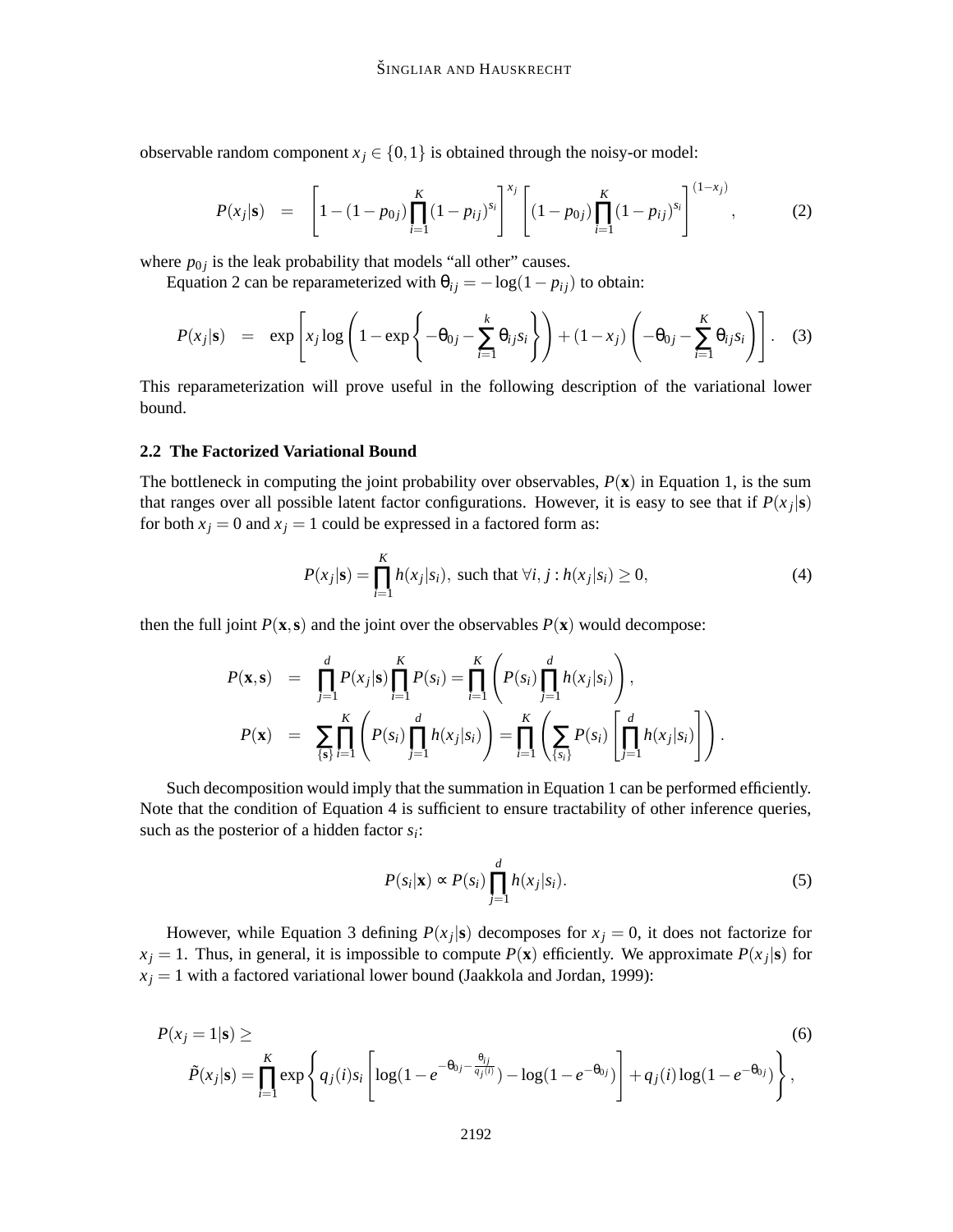where  $q_j$ s represent sets of variational parameters defining a multinomial distribution. Each component  $q_i(i)$  of the distribution can be viewed as a responsibility of a latent factor  $s_i$  for observing  $x_i = 1$ . If we denote the complex expression inside the product on the right-hand side of Equation 6 by  $h(x_j|s_i)$ , we have the sought-after decomposition.

Incorporating the variational bound into the first, nondecomposing term in Equation 3, we can **obtain approximations**  $\tilde{P}(\mathbf{x}|\mathbf{s},\Theta,\mathbf{q}) \leq P(\mathbf{x}|\mathbf{s},\Theta)$ ,  $\tilde{P}(\mathbf{x},\mathbf{s}|\Theta,\mathbf{q}) \leq P(\mathbf{x},\mathbf{s}|\Theta)$  and  $\tilde{P}(\mathbf{x}|\Theta,\mathbf{q}) \leq P(\mathbf{x}|\Theta)$ that factorize along latent factors *s<sup>i</sup>* .

#### **3. The Variational Learning Algorithm**

The key step of component analysis corresponds to the learning of the latent factor model from data. The problem of learning of bipartite noisy-or networks has been addressed only in the fully observable setting; that is, when both the sources and observations are known. The learning methods take advantage of the decomposition of the model created by the introduction of special hidden variables (Heckerman, 1993; Vomlel, 2003; Diez and Gallan, 2003). The EM algorithm is then used to estimate the parameters of the modified network, which translate directly into the parameters of the original model. However, to our knowledge, no learning algorithm for B2NO networks has been derived for the case of unobservable source layer.

In this section, we motivate and detail the derivation of the variational learning algorithm, following the EM-framework. We identify the crucial hurdles in deriving an efficient algorithm and show how the variational approximation overcomes them.

#### **3.1 Classical EM Formulation**

Let  $D = \{x^1, x^2, \dots x^N\}$  be a set of *N* i.i.d. vectors of observable variables. Our objective is to find parameters Θ that maximize the likelihood of the data, *P*(*D*|Θ). The standard approach to learn the parameters of the model in the presence of hidden variables is the Expectation-Maximization (EM) algorithm (Dempster et al., 1977). EM computes the parameters iteratively by taking the following parameter update step:

$$
\Theta^* = \arg \max_{\Theta} \sum_{n=1}^N \left\langle \log P(\mathbf{x}^n, \mathbf{s}^n | \Theta) \right\rangle_{P(\mathbf{s}^n | \mathbf{x}^n, \Theta^{\prime})},
$$

where  $Θ'$  denotes previous-step parameters.

The main problem in applying the EM to the noisy-or model is that the joint distribution over every "completed" sample  $P(\mathbf{x}^n, \mathbf{s}^n | \Theta)$  does not decompose along hidden factors  $s_i$  and thus its expectation  $\langle \log P(\mathbf{x}^n, \mathbf{s}^n | \Theta) \rangle_{P(\mathbf{s}^n | \mathbf{x}^n, \Theta')}$  requires iteration over all possible latent factor configurations. This is infeasible since the configuration space grows exponentially in the number of factors. Note that even if we could solve the inference query  $P(s^n | x^n, \Theta)$  efficiently, we still cannot push the expectations inward over the nonlinearities—we also need to decompose the term inside the expectation.

#### **3.2 Variational EM**

The idea of variational methods is to approximate the likelihood terms with their imprecise, but structurally more convenient surrogates. In summary, an additional set of free variational parameters **q** (Section 2.2) is introduced that offers the flexibility to perform more efficient calculations of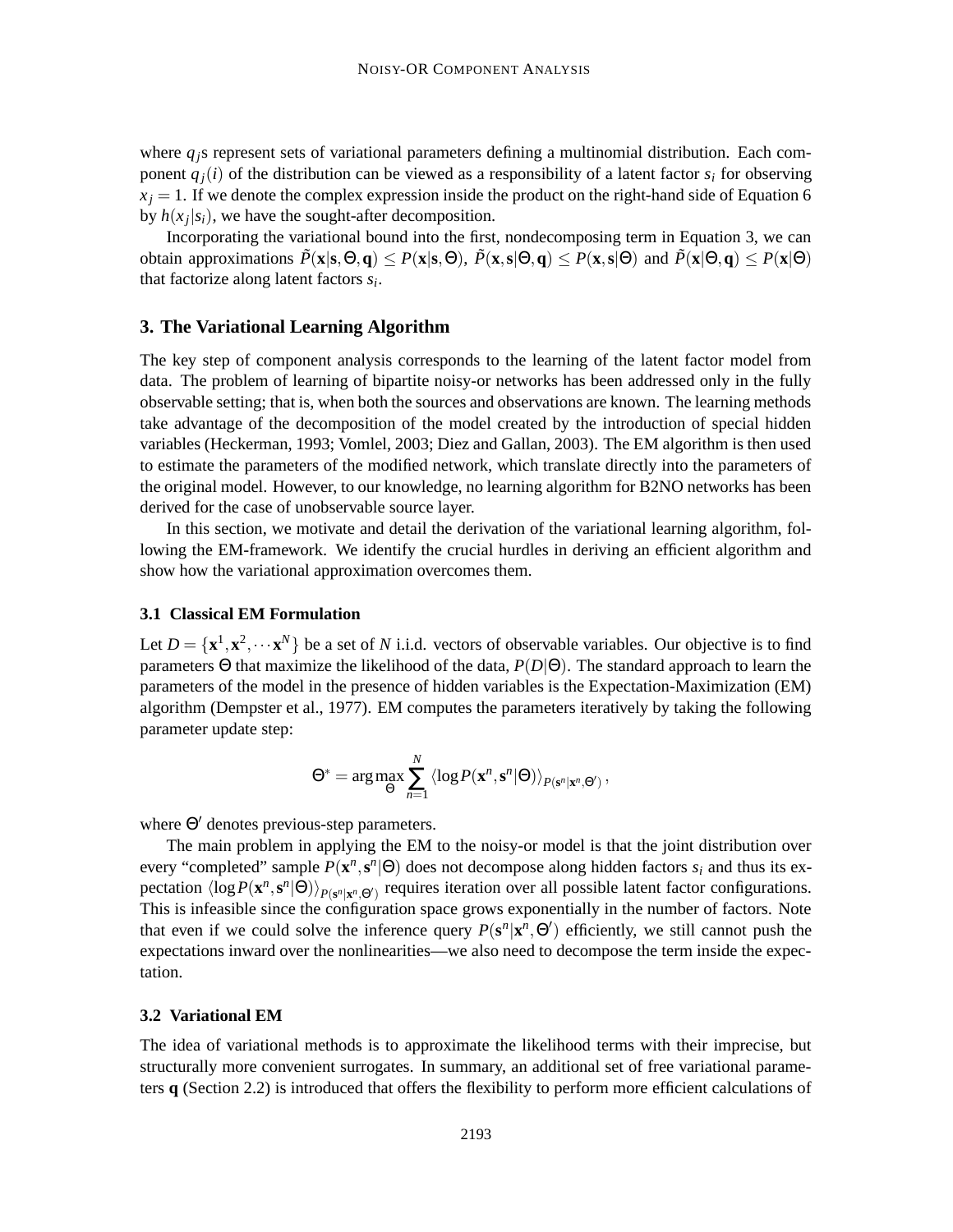the joint and posterior distributions within the EM algorithm. In particular, we replace the true conditional probabilities  $P(\mathbf{x}^n | \mathbf{s}^n, \Theta)$  that do not factorize with their factored lower-bound variational approximation  $\tilde{P}(\mathbf{x}^n | \mathbf{s}^n, \Theta, \mathbf{q}^n)$  as described in Section 2.2. As a consequence, the approximate posterior  $\tilde{P}(s^n | x^n, \Theta, q^n)$  also factorizes, which simplifies the expectation step of the algorithm. The new EM algorithm iteration becomes:

$$
\Theta^* = \arg\max_{\Theta} \sum_{n=1}^N \left\langle \log \tilde{P}(\mathbf{x}^n, \mathbf{s}^n | \Theta, \mathbf{q}^n) \right\rangle_{\tilde{P}(\mathbf{s}^n | \mathbf{x}^n, \Theta', \mathbf{q}^{n'})},
$$

where  $\Theta'$  and  $\mathbf{q}^{n'}$  denote previous-step model and variational parameters.

In ML learning, we maximize log*P*(*D*|Θ) with respect to Θ. In NOCA, we maximize a lower bound on  $\log P(D|\Theta)$  instead, to ease the computational complexity brought by hidden variables. First, let us simplify the expectation distribution—the hidden source posterior:

$$
\log P(D|\Theta) = \log \prod_{n=1}^{N} P(\mathbf{x}^{n}|\Theta)
$$
  
= 
$$
\sum_{n=1}^{N} \log \left[ \sum_{\{\mathbf{s}^{n}\}} P(\mathbf{x}^{n}, \mathbf{s}^{n}|\Theta) \right]
$$
  
= 
$$
\sum_{n=1}^{N} \log \left[ \sum_{\{\mathbf{s}^{n}\}} P(\mathbf{x}^{n}, \mathbf{s}^{n}|\Theta, \mathbf{q}^{n}) \frac{Q(\mathbf{s}^{n})}{Q(\mathbf{s}^{n})} \right]
$$
  

$$
\geq \sum_{n=1}^{N} \left[ \sum_{\{\mathbf{s}^{n}\}} \langle \log P(\mathbf{x}^{n}, \mathbf{s}^{n}|\Theta) \rangle_{Q(\mathbf{s}^{n})} - \langle \log Q(\mathbf{s}^{n}) \rangle_{Q(\mathbf{s}^{n})} \right].
$$

This lower bound follows from Jensen's inequality for any arbitrary distribution over the hidden sources  $Q(H) = \prod_{n=1}^{N} Q(\mathbf{s}^n)$  (Jordan et al., 1999; Saul et al., 1996; Ghahramani and Jordan, 1997). However, even with a decomposable Q, we cannot take expectations of  $\log P(\mathbf{x}^n, \mathbf{s}^n | \Theta)$  easily, because the noisy-or distribution is not in the exponential family and the  $s_i$ 's reside inside nonlinearities. We apply Equation 6 to obtain a further lower bound:

$$
\log P(D|\Theta) \geq \sum_{n=1}^{N} \left[ \sum_{\{s^n\}} \langle \log P(\mathbf{x}^n, \mathbf{s}^n | \Theta) \rangle_{Q(\mathbf{s}^n)} - \langle \log Q(\mathbf{s}^n) \rangle_{Q(\mathbf{s}^n)} \right]
$$
  
\n
$$
\geq \sum_{n=1}^{N} \left[ \sum_{\{s^n\}} \langle \log \tilde{P}(\mathbf{x}^n, \mathbf{s}^n | \Theta, \mathbf{q}^n) \rangle_{Q(\mathbf{s}^n)} - \langle \log Q(\mathbf{s}^n) \rangle_{Q(\mathbf{s}^n)} \right]
$$
  
\n
$$
= \sum_{n=1}^{N} \left[ \sum_{\{s^n\}} \langle \log \tilde{P}(\mathbf{x}^n | \mathbf{s}^n, \Theta, \mathbf{q}^n) P(\mathbf{s}^n | \Theta) \rangle_{Q(\mathbf{s}^n)} - \langle \log Q(\mathbf{s}^n) \rangle_{Q(\mathbf{s}^n)} \right]
$$
  
\n
$$
= \sum_{n=1}^{N} \mathcal{F}_n(\mathbf{x}^n, Q(\mathbf{s}^n))
$$
  
\n
$$
= \mathcal{F}(D, Q(H)),
$$

where  $q^n$  are parameters of the lower bound approximation described in Section 2.2.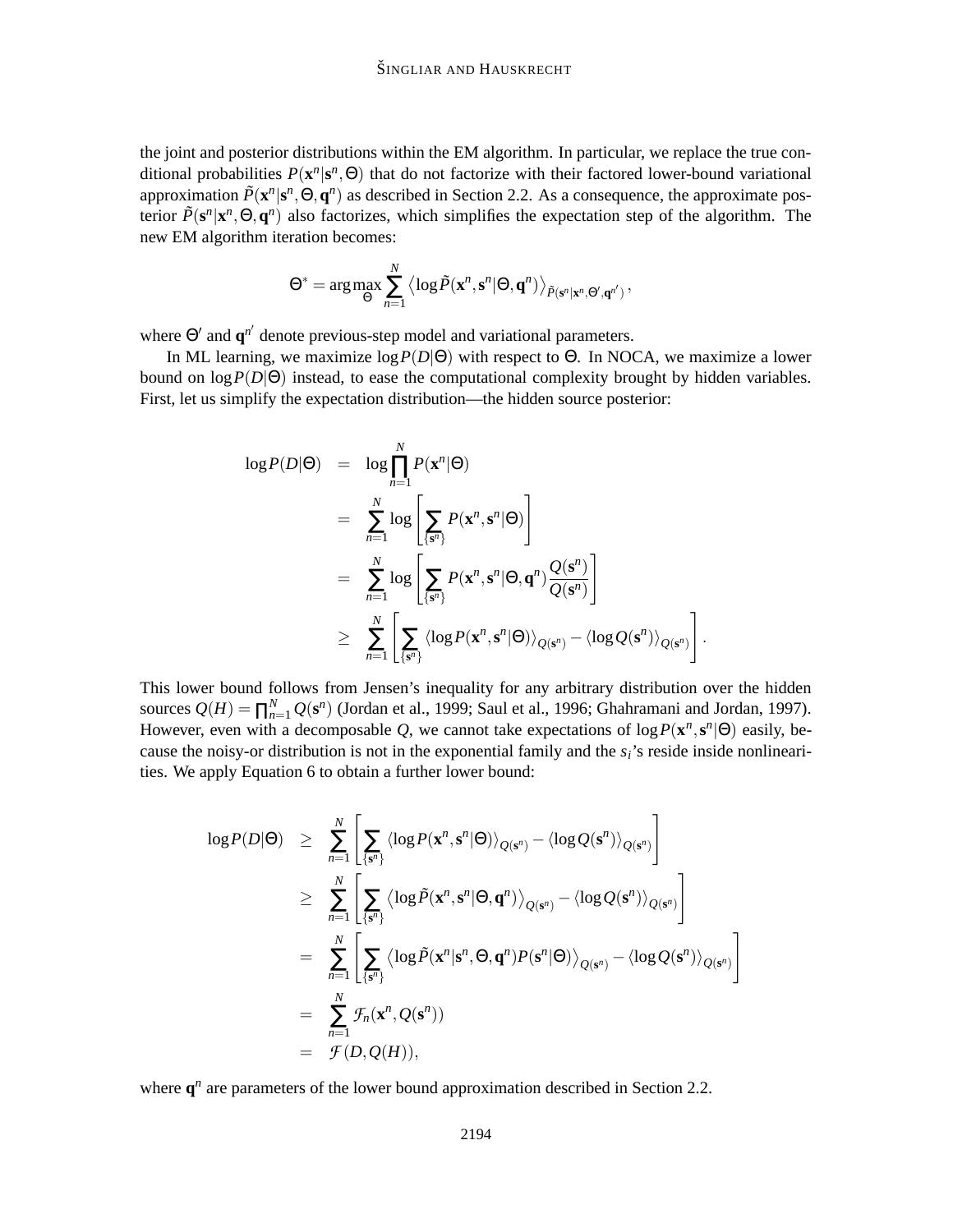The variational EM that optimizes the bound also proceeds, like standard EM, in two steps. The E-step computes the expectation distribution  $Q(s^n)$ . We could in principle choose any distribution *Q*, but it is desirable to choose one that makes the variational bound as tight as possible. The variational bound of  $\log P(D|\Theta)$  is the tightest at  $Q(s^n) = P(s^n | \mathbf{x}^n, \Theta)$ . Since that ideal posterior is intractable, we define  $Q(s^n)$  to be the tractable posterior probability  $\tilde{P}(s^n | x^n, \Theta', q^n)$ , where  $\Theta'$ are fixed previous step parameters and  $q<sup>n</sup>$  are tuned to obtain the best approximation to the true posterior. (Alternatively, we could separately and explicitly optimize  $Q$  to maximize  $\mathcal{F}(D, Q(H))$ .)

The new  $\mathbf{q}^n$  s are obtained that maximize  $\tilde{P}(\mathbf{x}^n | \mathbf{s}^n, \Theta', \mathbf{q}^n)$  by an iterative procedure described in Figure 2. These iterative updates essentially form an embedded EM loop and are derived in Jaakkola et al. (1996). The subsequent computation of  $\tilde{P}(\mathbf{s}^n|\mathbf{x}^n,\Theta',\mathbf{q}^n)$  decomposes along the hidden factors and can be performed in linear time according to Equation 5. Obtaining the posteriors on hidden sources concludes the E-step.

The M-step optimizes  $\mathcal{F}(D, Q(H))$  with respect to  $\Theta$ . Given the decomposable  $Q(\mathbf{s}^n)$ ,  $\mathcal{F}_n(\mathbf{x}^n, Q(\mathbf{s}^n))$  can be rewritten as:

$$
\mathcal{F}_n(\mathbf{x}^n, Q(\mathbf{s}^n)) = \left\langle \log \tilde{P}(\mathbf{x}^n | \mathbf{s}^n, \mathbf{q}^n, \Theta) \right\rangle_{Q(\mathbf{s}^n)} - \left\langle Q(\mathbf{s}^n) \right\rangle_{Q(\mathbf{s}^n)}
$$
\n
$$
= \left[ \sum_{i=1}^K \left\langle s_i^n \right\rangle_{Q(s_i^n)} \log \frac{\pi_i}{(1 - \pi_i)} + \log(1 - \pi_i) \right]
$$
\n
$$
+ \left[ \sum_{j=1}^d \left( \sum_{i=1}^K - \left\langle s_i^n \right\rangle_{Q(s_i^n)} \theta_{ij} (1 - x_j^n) \right) - \theta_{0j} (1 - x_j^n) \right]
$$
\n
$$
+ \sum_{j=1}^d \sum_{i=1}^K \left[ \left\langle s_i^n \right\rangle_{Q(s_i^n)} q_j^n(i) x_j^n \log \left( 1 - e^{-\theta_{0j} - \frac{\theta_{ij}}{q_j^n(i)}} \right) + \left( 1 - \left\langle s_i^n \right\rangle_{Q(s_i^n)} \right) q_j^n(i) x_j^n \log (1 - e^{-\theta_{0j}}) \right]
$$
\n
$$
- \left\langle Q(\mathbf{s}^n) \right\rangle_{Q(\mathbf{s}^n)}.
$$
\n(7)

The last term is the entropy of the variational distribution, it does not depend on Θ and can be ignored in further M-step derivations.

For the rest of the paper all expectations are over  $Q(s^n)$ —the variational posterior on hidden factors based on previous-step parameters. The simplified notation leaves the dependence on **x** and **q** implicit, but also expresses the intuition that by replacing the posterior by a variational distribution, we effectively "disconnected" the model.

Since  $\log P(\mathbf{x}^n, \mathbf{s}^n | \Theta)$ , the term inside expectation, is approximated using the same transformation of *P*(**x**|**s**) as the posterior distribution over the hidden sources, the **q** computed in the E-step can be reused in the M-step. The parameter updates for M-step can be derived straightforwardly by setting

$$
\frac{\partial}{\partial \theta_{ij}} \mathcal{F}(D, Q(H)) = 0 \qquad \frac{\partial}{\partial \theta_{0j}} \mathcal{F}(D, Q(H)) = 0.
$$

Unfortunately, no closed form solutions for these tasks exist. We update the parameters Θ simultaneously by setting them to the numerical solutions of the above equations and iterate the updates until convergence. The numerical solutions are obtained by bisection search (Figure 3). The parameters are set to random non-zero values in the first EM iteration. We note that the dependencies among parameters are relatively sparse and optimizations typically converge in very few optimization steps. The complete parameter update formulas we derived and use in our procedure are summarized in Figure 2.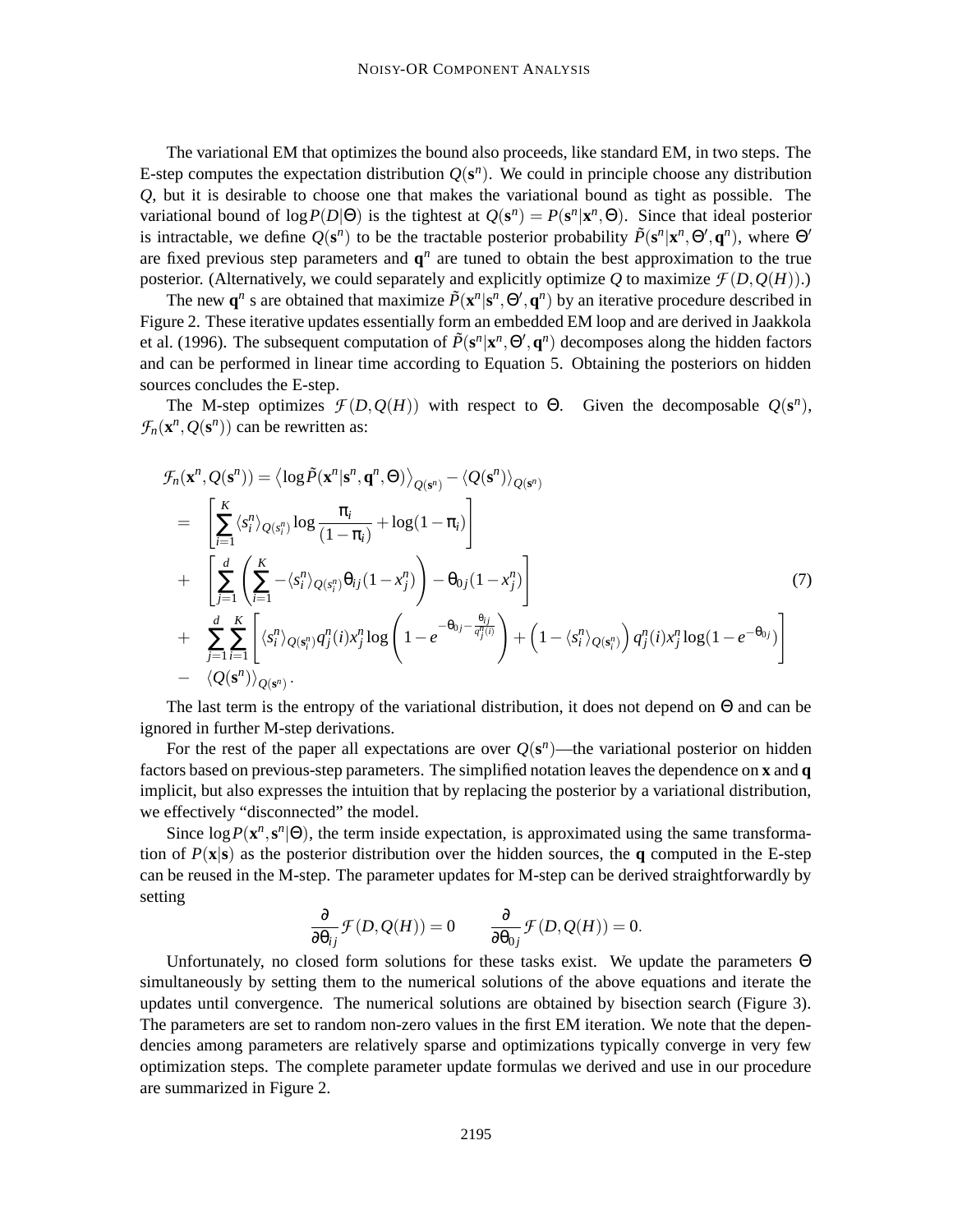**Updates of variational parameters**  $q_j^n(i)$ . Iterate until fixpoint:

$$
q_j^n(i) \leftarrow \langle s_i^n \rangle_{Q(s^n)} \frac{q_j^n(i)}{\log(1 - e^{-\theta_{0j}})} \left[ \log(1 - A^n(i, j)) - \frac{\theta_{ij}}{q_j^n(i)} \frac{A^n(i, j)}{1 - A^n(i, j)} - \log(1 - e^{-\theta_{0j}}) \right]
$$

subject to condition  $\sum_{i=1}^{K} q_i^n(i) = 1$  ensured through normalization.  $A^n(i, j) = e$  $-\theta_{0j} - \frac{\theta_{ij}}{q_j^n(i)}$ . **Updates of**  $\theta_{ij}$ s. Find the root of  $\partial \mathcal{F}/\partial \theta_{ij} = 0$  numerically:

$$
\sum_{n=1}^{N} \langle s_i^n \rangle_{Q(\mathbf{s}^n)} \left[ -1 + x_j^n \frac{1}{1 - A^n(i,j)} \right] = 0
$$

**Updates of**  $\theta_{0}$  *j***s.** Find the root of  $\partial \mathcal{F}/\partial \theta_{0}$  *j* = 0 numerically:

$$
\sum_{n=1}^{N} \left[ \sum_{i=1}^{K} \langle s_i^n \rangle_{Q(\mathbf{s}^n)} q_j^n(i) x_j^n \left( \frac{A^n(i,j)}{1 - A^n(i,j)} - \frac{e^{-\theta_{0j}}}{1 - e^{-\theta_{0j}}} \right) \right] + \left[ -(1 - x_j^n) + \sum_{i=1}^{K} x_j^n q_j^n(i) \frac{e^{-\theta_{0j}}}{1 - e^{-\theta_{0j}}} \right] = 0
$$
  
Updates of  $\pi_i$ s:  

$$
\pi_i = \frac{1}{N} \sum_{n=1}^{N} \langle s_i^n \rangle_{Q(\mathbf{s}^n)}
$$





Figure 3: M-step optimization is simply a bisection-search procedure. The curve is the partial derivative of the objective function *F* w.r.t.  $\theta_{11}$  plotted as a function of  $\theta_{11}$ . The little stars on the curve represent iterations of the bisection algorithm. The advantages of the bisection algorithm come from its simplicity: no derivatives that would be costly to compute (we have to iterate through the data to compute *F*!) and good numerical stability. The search typically converges in few  $(\sim 10)$  iterations.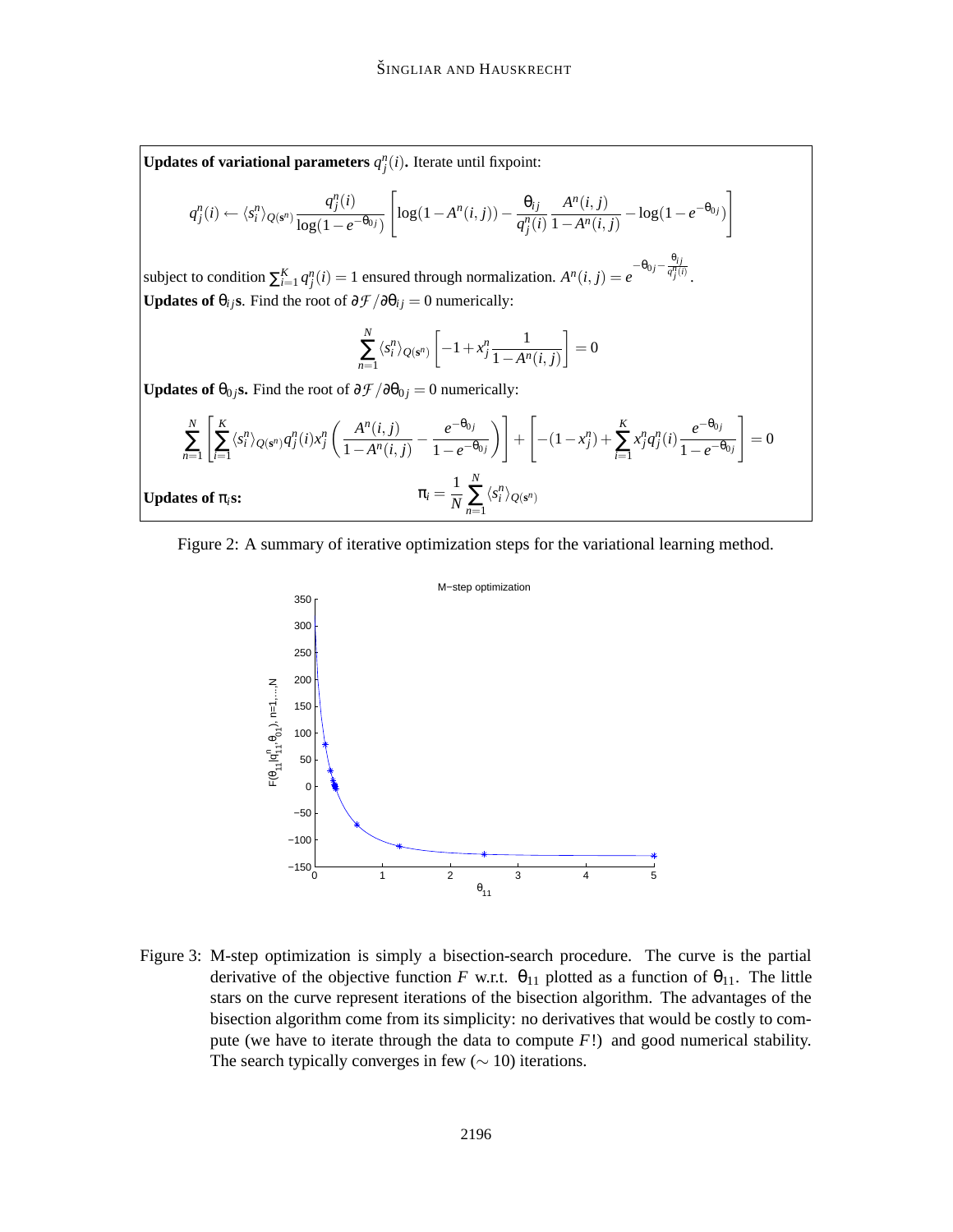

Figure 4: Model reconstruction experiments. **(a)** Image patterns associated with hidden sources used in the image decomposition problem. The ninth (bottom-right) pattern corresponds to the leak. **(b)** Example images generated by the NOCA model with parameters corresponding to patterns in panel (a).

#### **3.3 Simplicity Bias**

The empirical evaluation of the NOCA model revealed that the model is able to automatically shut off "unused" noisy-or links between sources and observations. This suggests the presence of a term encouraging sparse models in the functional *F*. Indeed, the term:  $-\langle s_i^n \rangle_{Q(s^n)} \theta_{ij} (1 - x_j^n)$  in Equation 7 can be viewed as a regularization-like penalty<sup>2</sup> assigned to large values of  $\theta_{ij}$  if these are not supported by data. A penalty proportional to  $\theta_{ij}$  and the posterior of a hidden source is added for each observable  $x_j^n$  that is equal to 0. This has an appealing intuitive interpretation: it is unlikely that the observation  $x_j$  is 0, if the source is on ( $\langle s_i \rangle$  is high) and the link between  $s_i$  and  $x_j$  is strong  $(\theta_{ij} \gg 0)$ . Consequently, the link in between the source *j* and observation *i* is driven to zero if not supported by the presence of positive observations. If all links between a source and observations are driven to zero, the source is effectively disconnected and can be pruned from the network. We demonstrate this effect in the experiments in Section 4.2.

## **4. Evaluation of NOCA**

In this section, we will evaluate NOCA and its variational learning algorithm on a synthetic image data set built using NOCA model. The advantage of using a synthetic data set is that the true model as well as the instantiations of the hidden sources are known.

The image data sets used in the experiments are created by sampling from a NOCA model with 8 hidden sources. Each source is associated with an  $8 \times 8$  image pattern. The patterns and examples of the convoluted input images are shown in Figure 4, panels (a) and (b).

<sup>2.</sup> Standard regularization framework involves a data-independent term that penalizes for non-zero parameters. However, here the penalty term depends on data and is a property of the model.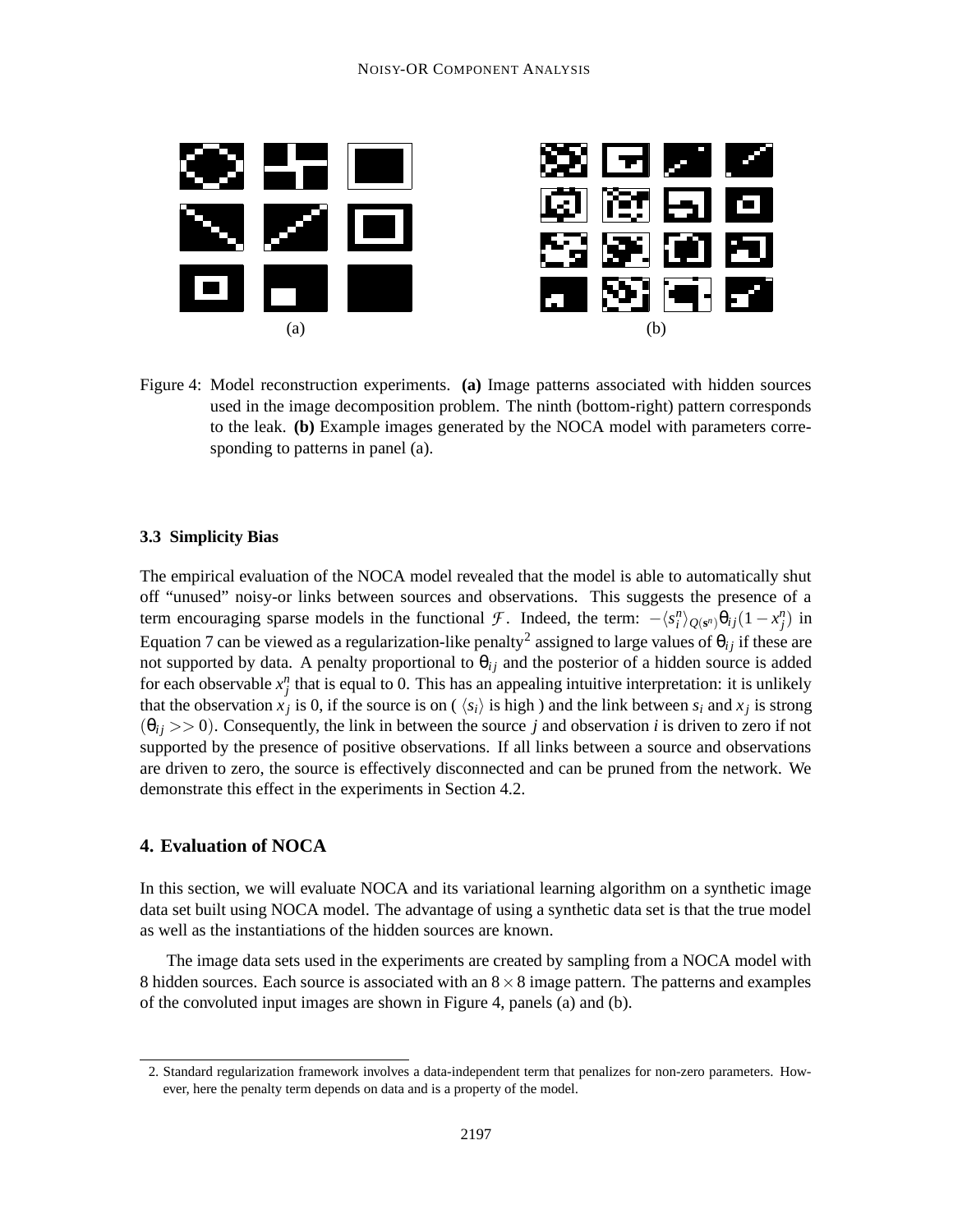

Figure 5: Examples of models learned from 50, 200 and 1000 samples (panels a through c). The differences among models illustrate the improvement in the model recovery with increasing sample size. Although some source images are identified quite well with as few as 50 samples, the noise in other images is apparent. Models learned from 200 and 1000 samples are visibly improved.

### **4.1 Model Reconstruction**

Our first objective is to assess the ability of the variational algorithm to learn the NOCA model from observational data. In this experiment, we used data sets of size 50–5000 data points that were generated randomly from the model. The data sets were given to the learning algorithm and the learned models were compared to the original model.

Figure 5 visualizes the parameters of three models recovered by the learning algorithm for varied sample sizes. It is apparent that the increase in the number of samples leads to improved models that are closer to the original model. The model learned from 50 samples suffers from high variance caused by the low number of training examples. Nevertheless, it is still able to capture some of the original source patterns. Sample sizes of 200 and 1000 improve the pattern recovery. By learning from 1000 samples, we were able to recover almost all sources used to generate data with a relatively small distortion.

Figure 5 illustrates the dependency of the model quality on the sample size in qualitative terms. To measure this dependency more rigorously we use the training/testing validation framework and a metric based on the joint distribution of observable data. The NOCA model is always learned from a training set. We use training sets of size 50,100,200,500,1000,2000,5000. The testing set (sample size 2000) is viewed as a sample from the true multivariate distribution. We calculate its loglikelihood with respect to the learned model. A better fit of the model will be reflected in improved log-likelihood of the test sample with respect to this model. Figure 6 shows the log-likelihoods for NOCA models averaged over 50 testing sets. The results demonstrate that an increased size of training sets leads to a better log-likelihood of test data and hence a better approximation of the true distribution.

#### **4.2 Model Selection**

In practice, the correct latent dimensionality is rarely known in advance. Model selection is typically addressed within the Bayesian framework. Marginal data likelihood (Cooper and Herskovits, 1992) or its approximations (such as the Laplace approximation) are typically used for this purpose.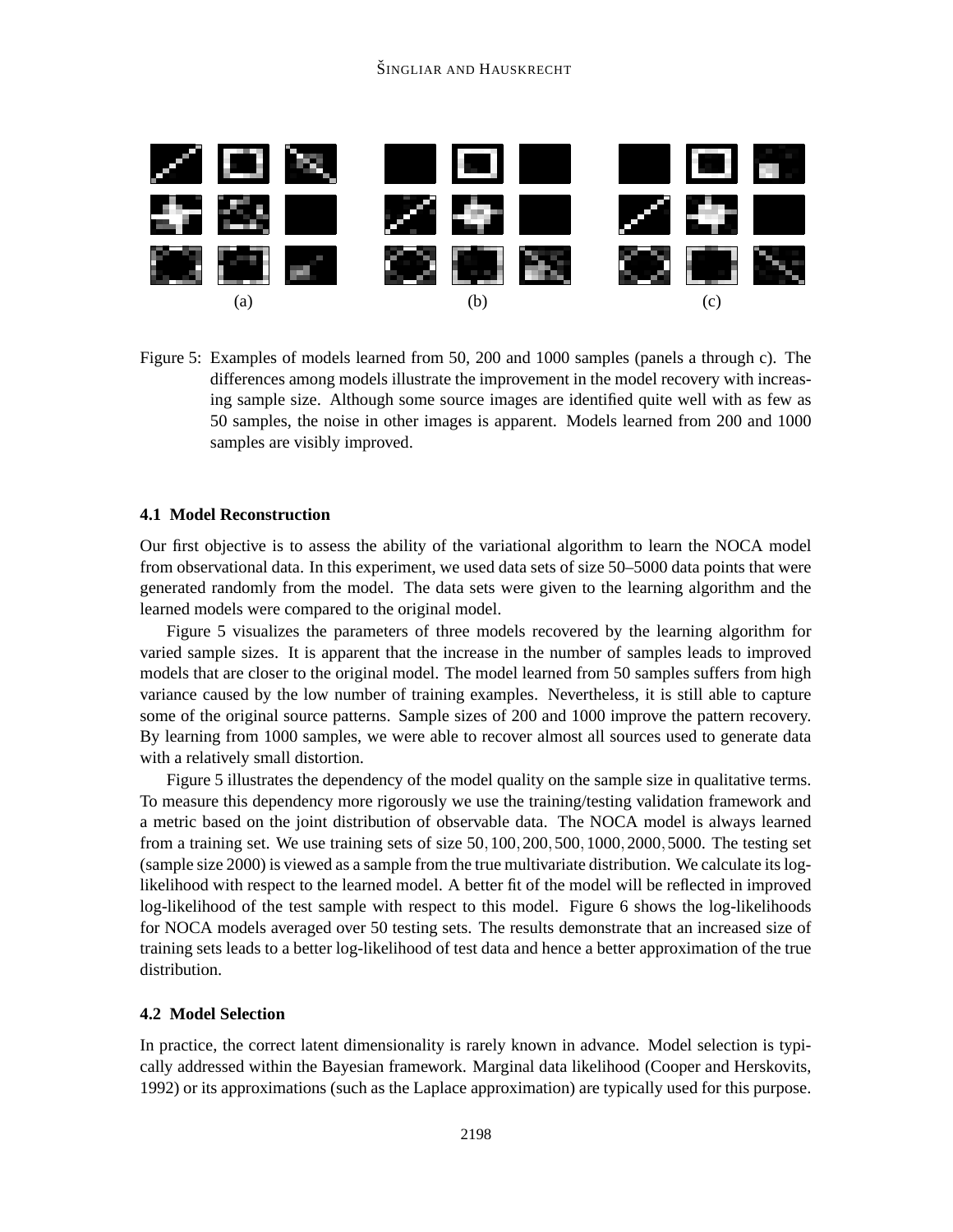

Figure 6: Average log-likelihoods of NOCA models on testing sets. The models are learned from training sets of size 50, 100, 200, 500, 1000, 2000 and 5000. The averages are over 50 trials. One-standard-deviation error bars are shown. The increase in the log-likelihood illustrates the improvement in the model recovery with an increasing sample size.

However, in presence of hidden variables it is intractable to compute the marginal likelihood. To address the model selection problem in NOCA we rely on the Bayesian Information Criterion (BIC). The BIC is a large-sample approximation to the integrated likelihood (Schwarz, 1978):

$$
BIC(k) = -\ln p(\mathcal{D}|k, \hat{\Theta}_k) + \frac{1}{2}\Psi_k \ln N
$$

where  $\hat{\Theta}_k$  is the ML estimate of NOCA parameters for the model with *k* hidden sources and  $\psi_k$  is the number of free parameters in this model.

Figure 7a shows the results of model selection experiments based on the BIC score. The results are averages of BIC scores obtained by learning the model using 2000 images generated by sampling from NOCA model with 8 hidden sources. In training on this data set, the number of assumed hidden sources varied from 2 to 15. To assure fair comparison, the same training data was used for all models in one train/test run. We see that the optimum BIC score is achieved at 8 sources which corresponds to number of sources in the original model.

The BIC score penalizes models with larger number of parameters. The penalty opposes the increase in the log-likelihood of training data we expect to see in more complex models with a larger number of hidden sources. However, in Section 3.3 we have pointed out the existence of an inherent "regularization" ability of NOCA, that is, its ability to shut down the influence of unnecessary sources once the true dimensionality of the model is reached. In such a case we would expect the log-likelihood of training data to level out for larger than the true number of sources. Figure 7b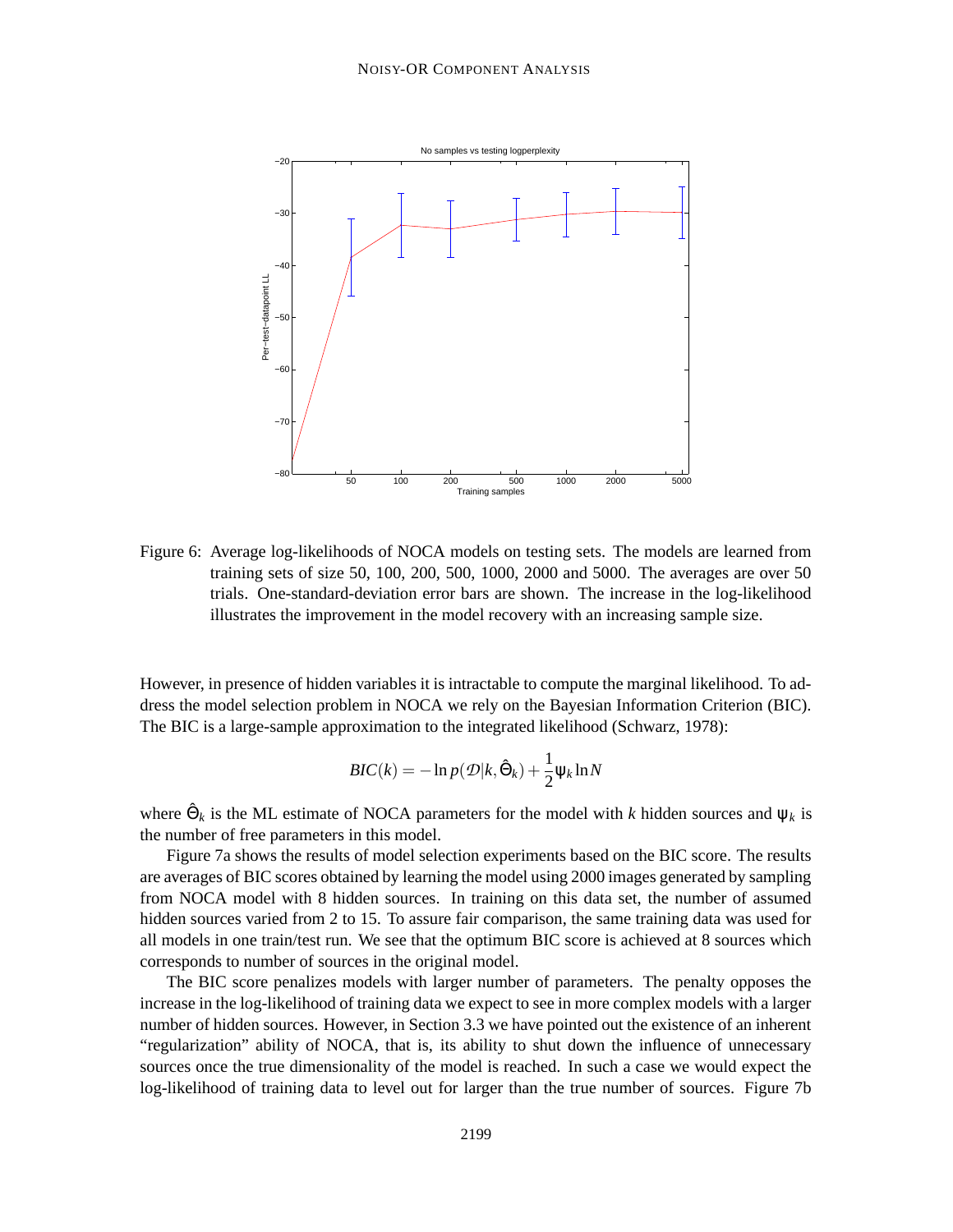

Figure 7: **(a)** The average BIC scores for the models with varied number of sources. **(b)** The average log-likelihood of data for model with varied number of sources. In both cases, the true number of sources  $K$  is fixed at 8. Averages are calculated from 20 trials (onestandard-deviation bars are shown). In each trial, the model was learned using 2000 data points. The BIC reaches its optimal value at, and log-likelihood levels at 8 sources, which corresponds to true number of sources.

illustrates this point by plotting the log-likelihood of data for models with different number of sources. The setup of the experiment is the same as used in the BIC experiments. The log-likelihood score increases for models with fewer than 8 sources. The log-likelihood for more than 8 sources remains approximately the same. Visual inspection of the learned loading matrices reveals how this happens: many sources are disconnected from the model when the model learns their corresponding loading matrix rows to be identically 0. The models that were initialized with more than 8 sources most often stabilized at 7-8 active (connected) sources. The fact that in some instances the number of sources converged to 7 can be explained the ability of the leak factor to effectively model an additional source.

## **4.3 Running-time Analysis**

Precise time-complexity analysis of the NOCA learning algorithm is impossible since both the expectation and maximization steps involve iterative procedures whose convergence properties are not well understood. Moreover, these are embedded in the EM loop itself and while eventual convergence is assured, its rate is not. Therefore we evaluate the time complexity empirically, with respect to  $N$ , the size of the training set and  $K$ , the number of latent sources.<sup>3</sup> We have observed no dependence between training set size, the assumed number of latent sources and the number of EM iterations performed in experiments.

The running time of the learning algorithm for different training set sizes is shown in Figure 8(a). A nearly straight line indicates that the complexity grows polynomially with the number of samples.

<sup>3.</sup> It follows from the form of the update equations that the algorithm is linear in *D*, the number of observable dimensions.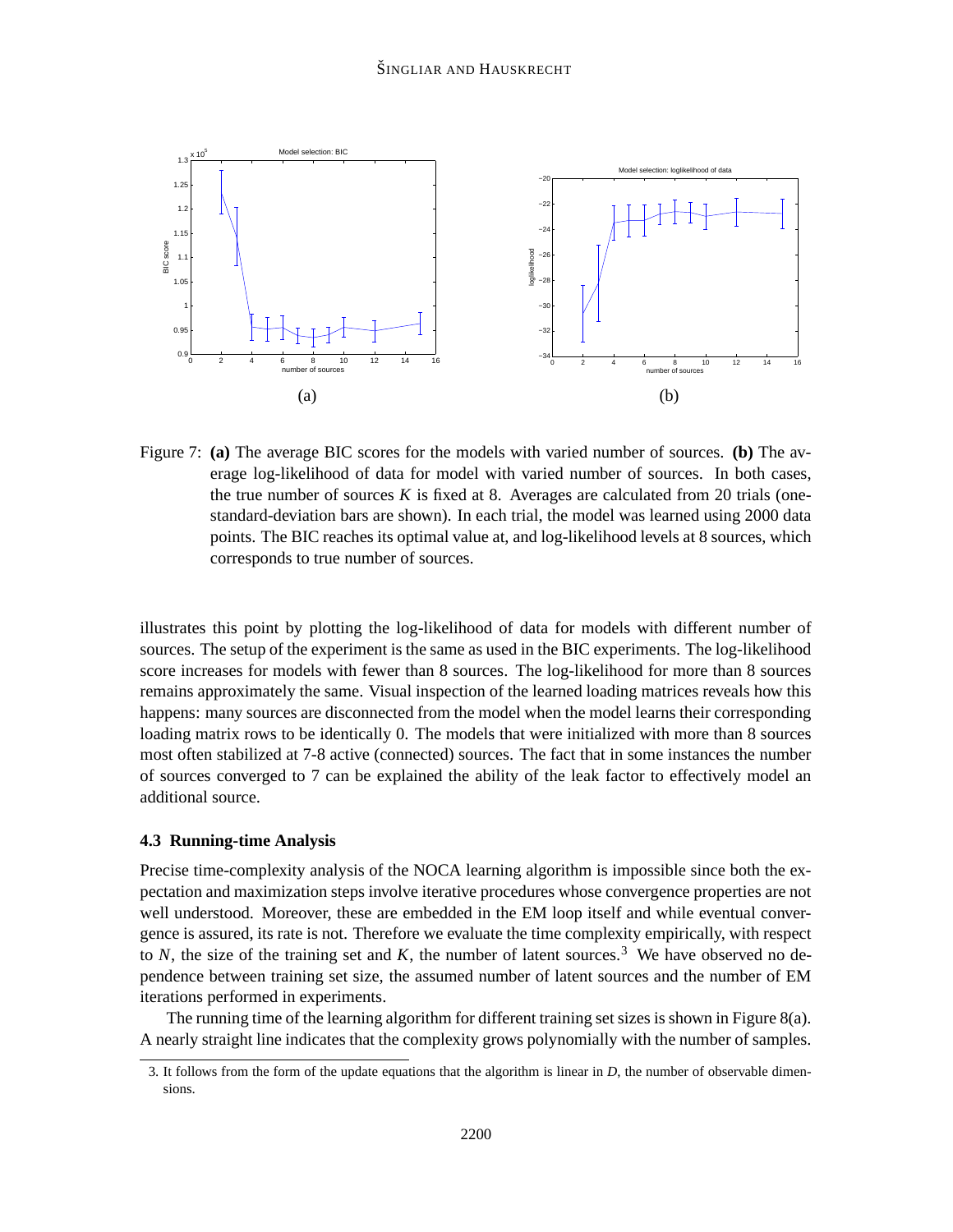

Figure 8: **(a)** Runtimes of NOCA as they scale with increasing size of the training set. *K* is fixed at 8. **(b)** Scale-up with the number of assumed latent sources, the data set size is fixed at 2000.

In fact, we have observed that the time complexity scales approximately linearly with the number of samples in the training set. The analysis of running times for different number of sources in Figure 8(b) shows that these scale roughly linearly with the number of assumed latent sources. This gives empirical support for the efficiency of the variational EM approximation as compared to the exact EM algorithm.

#### **4.4 Dimensionality Reduction and Data Compression with NOCA**

Latent variable models are inherently well suited for dimensionality reduction. Lossy compression of the data by the NOCA model can be achieved as follows. Given the learned NOCA model and an observed test-set image, we compute the posterior of each hidden source and pick the value with the higher posterior probability. The values of the hidden sources act as a low-dimensional representation of the test data. The high-dimensional data can then be recovered by sampling the observables given the stored values of sources and compared to the original test-set.

Figure 9(a) illustrates the data reconstruction error of the NOCA model learned for different sample sizes. The data reconstruction error is defined as the proportion of feature values in which the original data set differs from the reconstructed data. We measure data reconstruction error on both the training and the testing data. The training set is the data used to learned the model, the testing set is an additional sample from the model. The data reconstruction error for the training set is smaller for very small sample sizes and stabilizes for sample sizes over 200. This can be explained by "overfitting"—the use of free model parameters for memorization of training data for small sample sizes, and saturation of the model to its stochastic limit for larger sample sizes. The data reconstruction error for test sets behaves inversely—it is worse from smaller training sets and stabilizes for larger training sets as the learned model improves.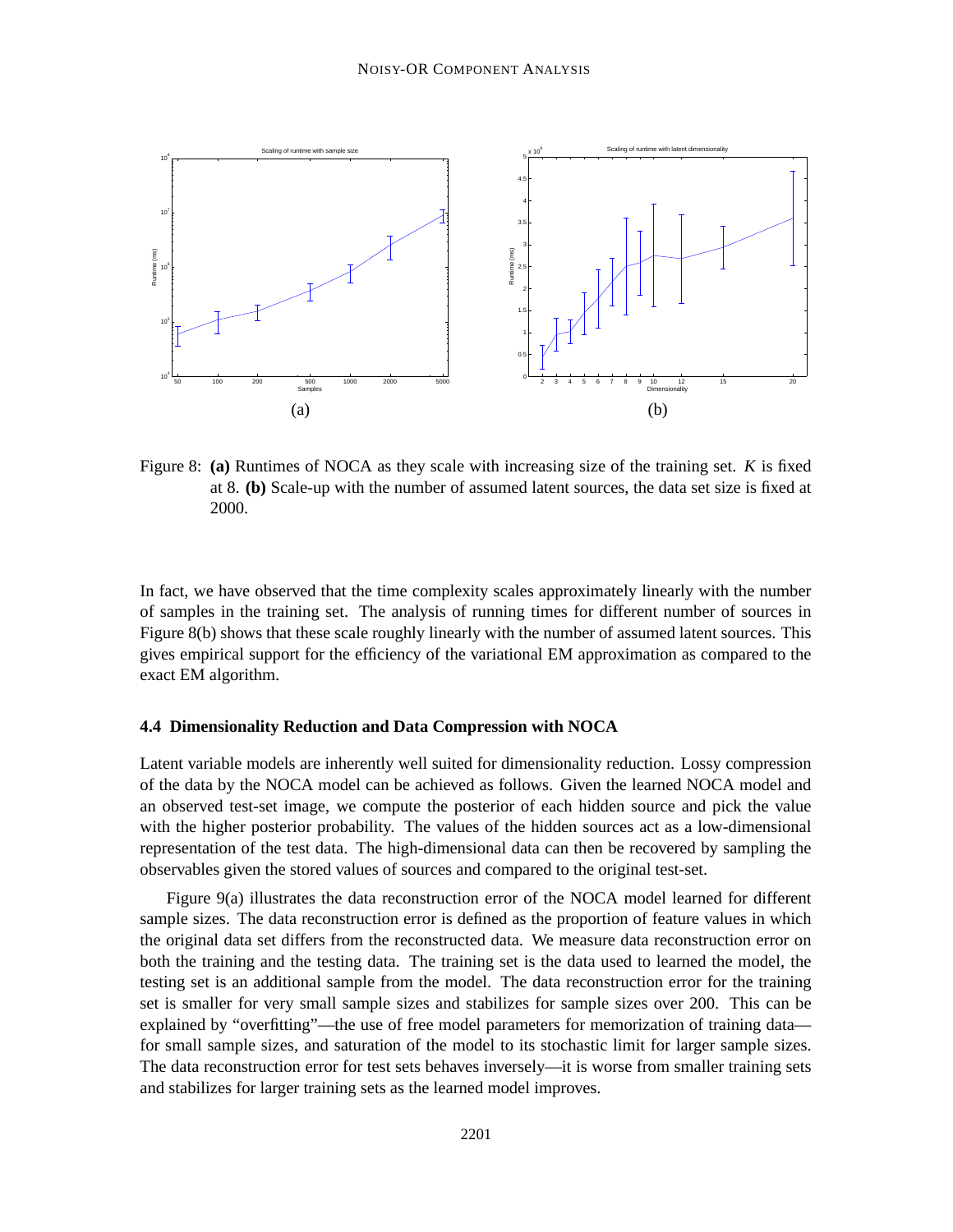

Figure 9: **(a)** Average data reconstruction errors obtained for varied training sample sizes. **(b)** Average data reconstruction error plotted against the number of assumed latent sources. All values are averaged over 50 runs.

Figure 9(b) shows the influence of the number of hidden sources on the data reconstruction error. The data reconstruction error goes down with increasing *K* and flattens out as the learned models use no more than the true number of sources (8), thanks to the effect described in Section 3.3.

A related dimensionality-reduction model tailored to binary data is offered by logistic PCA (Schein et al., 2003). In this model, each component  $x_j^n$  of a data point  $\mathbf{x}^n$  is assumed to be sampled from a Bernoulli distribution whose parameter  $\theta_j^n$  is determined by a logistic unit from the factors **v**, latent coordinates **u** and the bias term  $\Delta_j$ :  $\theta_j^n = \sigma(v_j \cdot u_j^n + \Delta_j)$ . The crucial difference between NOCA and logistic PCA is that the latent space in NOCA is discrete while in logistic PCA it is continuous. As a result, logistic PCA uses a many-bit floating point representation to capture many one-bit feature values. Figure 10 illustrates data reconstruction errors for the same experiments as performed for NOCA in Figure 9. The results demonstrate better data reconstruction performance of the logistic PCA model. This is expected since the complexity of NOCA's latent space is much smaller *(finite* as opposed to continuous). The differences in performance demonstrate the tradeoff in between the complexity of the representation of the latent space and its accuracy. In particular, NOCA uses 8 bits to represent each data point in the latent space while the logistic PCA uses a vector of 8 floating point values per data point.

### **5. An Application of NOCA to Citation Analysis**

The analysis of NOCA on image data sets confirms it can discover, fully unsupervised, the structure of the hidden components reasonably well. But does the method apply to the real world? Do its assumptions really fit the data it was designed for? To assess this aspect of NOCA we test it on a citation analysis problem. We first discuss the data set and proceed to report the results of three evaluation strategies: (1) evaluation by a human judge, (2) a cosine-distance based metric and (3) perplexity of a testing set.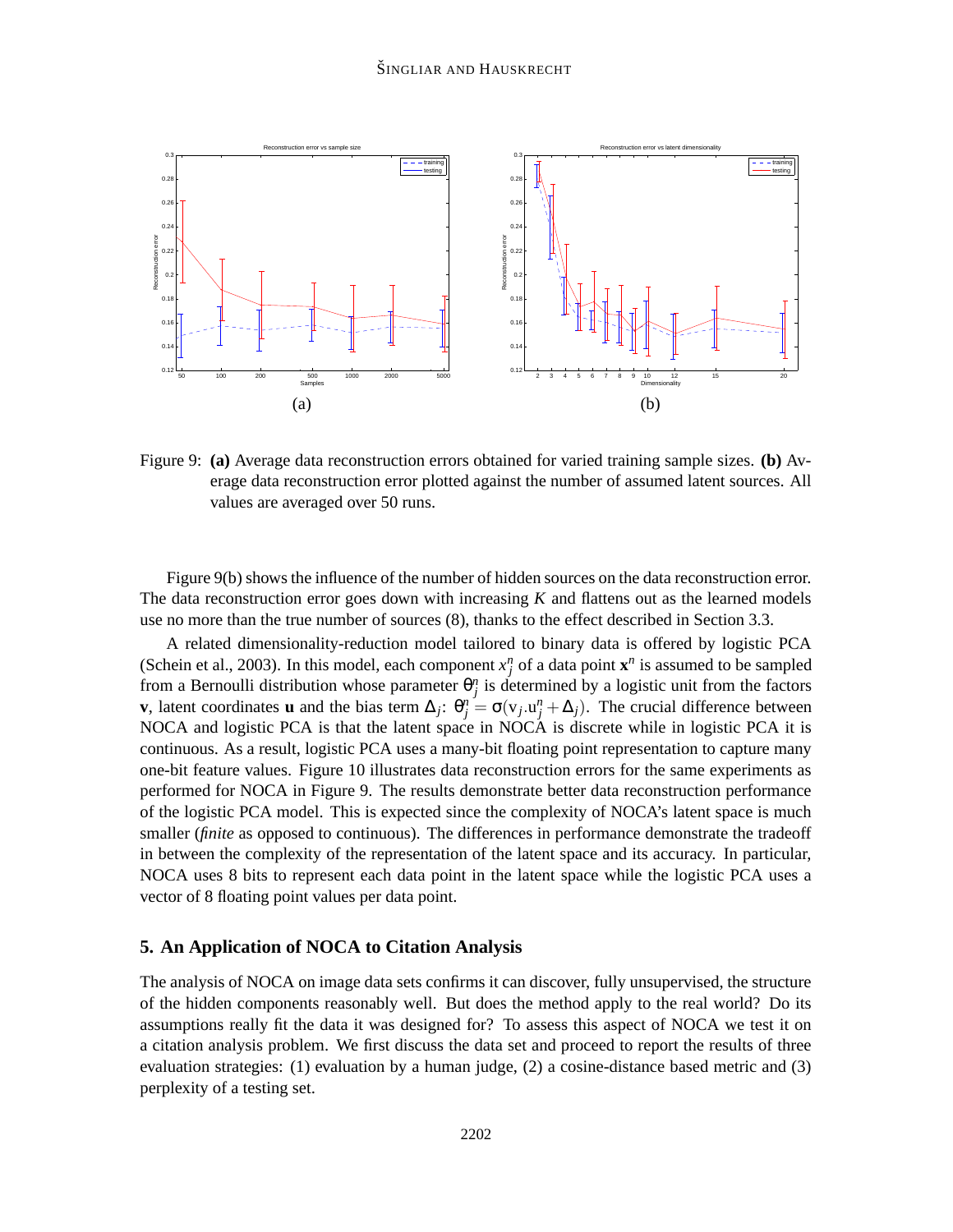

Figure 10: Reconstruction errors achieved by the logistic PCA, a) as they vary with training set size (fixed size testset), and b) as they vary with the latent dimension of the model.

#### **5.1 Citation Data**

We acquired a data set of approximately 17.000 documents from the CiteSeer online service. These are the HTML documents that place a scientific article within the lattice of citations; not to be mistaken for the actual text of the article. We chose forty authors active in these publication areas: *Introductions and tutorials*, *Markov chain Monte Carlo*, *Variational methods*, *Loopy belief propagation* and *Kernels and support vector machines*. Naturally, there are overlaps; for example, a publication discussing approximate inference in Bayesian networks is likely to mention both loopy belief propagation and MCMC techniques. This overlapping structure renders the task quite nontrivial. In addition, it makes it difficult to come up with an unambiguous "gold standard" clustering.

We selected all papers in the data set citing any of the selected authors. The data set was preprocessed into a binary matrix  $M_{ij}$ , where the element  $(i, j)$  is 1 if document *i* cites a paper authored by author *j* and 0 otherwise. Zero rows, that is documents that cite none of the authors, are discarded. There were 6592 non-zero rows in the matrix.

#### **5.2 NOCA Formulation of Citation Analysis**

The citation data set consists of *N* documents, each of which cites a number of authors. The individual authors publish on one or more topics. Our conjecture is that certain citation patterns are indicative of paper topics. We wish to discover these topics and their associated authors, in a fully unsupervised manner.

To analyze the data with NOCA, we assume that the topics are represented with the hidden binary variables  $s_1, \ldots s_k \in \{0,1\}$ . Intuitively,  $s_i = 1$  in the unobserved event that the document discusses topic *i*. The citation features correspond to the observed variables  $x_1, \ldots x_p$ . The *n*-th document in the corpus is thus represented by a *D*-dimensional binary vector **x** *n* . The event that document *n* cites author *j* is captured by observing  $x_j^n = 1$ . The "affinity" of author *j* and topic *i*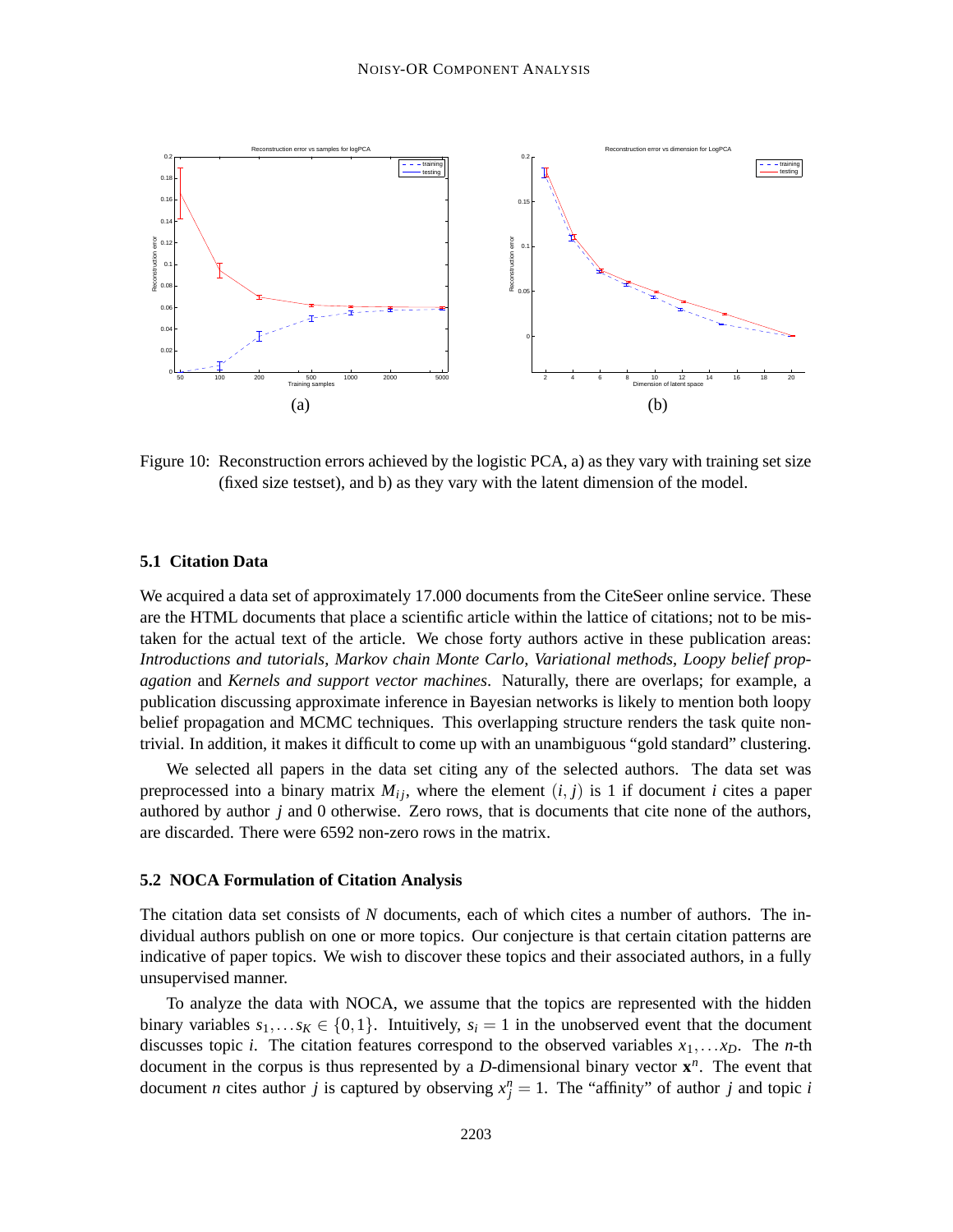

Figure 11: PLSA (a) and LDA (b) graphical models.

is expressed by the weights  $p_{ij}$  which parameterize the noisy-or CPD's of the bottom layer nodes. This defines a generative probabilistic model at the document feature level:

- For all  $i = 1, \ldots, K$ , sample  $s_i$  from *Bernoulli* $(\pi_i)$ .
- For all  $j = 1, ..., D$ , sample  $x_j$  from the noisy-or distribution  $p(x_j|\mathbf{s})$ .

### **5.3 Mixture Models**

Latent variable models have demonstrated good results in text and document analysis. Most of these are mixture models that view a document as a mixture of hidden topic factors. The topic factors are identified with distributions over words. The key assumption of a mixture model is that the occurrence of a specific word is determined by a *single* mixture component. These models share the bag-of-words view of a document and provide a probabilistic model for each word occurrence. NOCA offers a different view of a document: A document is a combination of *non-competing* topics and each word is determined by a *combination* of topics. NOCA does not define a model for generation of each single word, which makes it less suitable for applications such as text modeling, but it fits more naturally the type of data encountered in link analysis.

In the following, we briefly review two mixture models applied frequently in text modeling: PLSA and LDA. These state-of-the-art text models have also been recast for link analysis purposes (Cohn and Hofmann, 2001; Cohn and Chang, 2000).

**Probabilistic Latent Semantic Analysis (PLSA)** Hofmann (1999a), whose graphical model is shown in Figure 11(a), assumes that each document is represented by a convex combination (a mixture) of topics and that the features of the document are generated by the following process:

- 1. pick a document *d* according to Multinomial *P*(*d*) (defined by a dummy indexing of the documents in the data set),
- 2. sample a topic *z* according to Multinomial  $P(z|d)$ ,
- 3. generate a feature from  $P(x|z)$ .

The joint probability  $P(d, x)$  factorizes as  $P(d) \sum_{z} P(z|d) P(x|z)$ . Since the topic variable *z* is unknown, the algorithm for learning PLSA derives from the EM framework.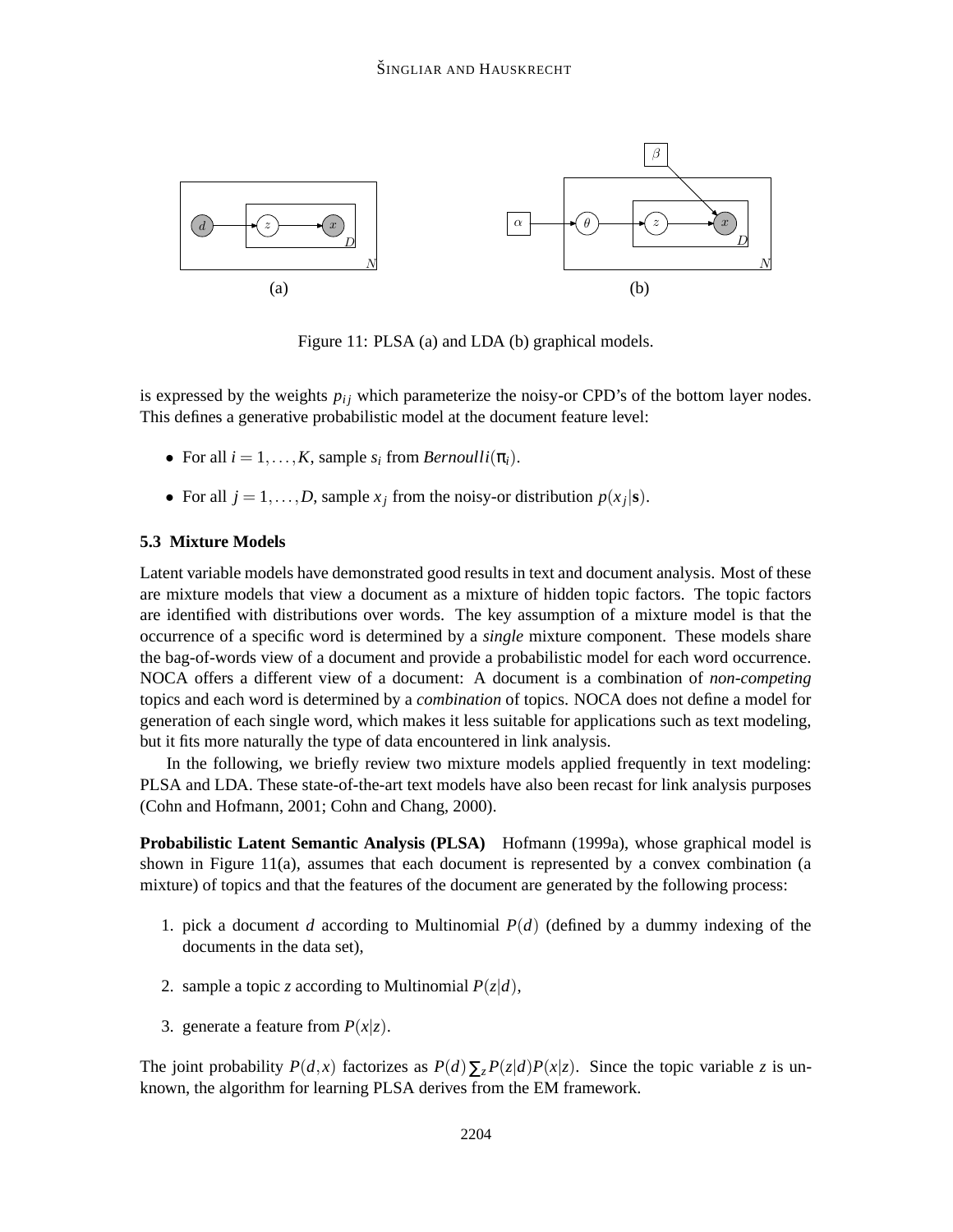**Latent Dirichlet Allocation (LDA)** Blei et al. (2003) adds Bayesian hyperparameters to the PLSA model so that the mixture proportions themselves are a Dirichlet-distributed random variate (Figure 11). The following process is assumed to generate the documents:

- 1. sample a parameter θ from the exchangeable Dirichlet distribution *Dir*(α),
- 2. sample a topic from Multinomial  $P(z|\theta)$ ,
- 3. generate a feature from  $P(x|z, \beta)$ .

Both the parameter  $\theta$  and the topic variable *z* are unobserved. The addition of the new hidden parameters makes the exact inference for LDA intractable. To alleviate this problem Blei et al. derive a variational inference algorithm which in turn allows them to develop an efficient variational EM learning procedure.

The conceptual difference between NOCA on the one hand and PLSA or LDA on the other is that NOCA views a document as a *set of features*, while the mixture methods regard it as a *bag of words*. More importantly, NOCA makes a different assumption about the nature of the topic factors. PLSA (Figure 11, left) and LDA (Figure 11, right) view the topic factors as points in the vector space spanned by the orthogonal basis which is the vocabulary. Moreover, all these points belong to a subspace of the  $(D-1)$ -dimensional word simplex since they correspond to normalized distributions. NOCA treats the topic as a separate type of entities that live in their own *K*-dimensional space which projects non-linearly into the vocabulary space. As opposed to PLSA, where one *aspect* is assumed to be responsible for the generation of a word, in NOCA, potentially all of the topic factors contribute to the generation of a single word feature. Additionally, the added freedom of the leak parameter allows NOCA to "put aside" the documents where no structure seems to stand out. These do not have to be accounted for in the output components. Clearer clustering is the outcome that we would expect from this organization.

#### **5.4 Experiments**

The evaluation of topic discovery in any of the frameworks relies on the identification of largest elements of output vectors or matrices. Since the semantics of the numeric values differs in the respective approaches, the only consistent way of comparing the outputs is by listing the most prominent elements of each of the identified clusters. We achieve this goal for different models as follows:

- Logistic PCA is parameterized by the loading matrix *V* and the constant bias vector ∆. We interpret rows of *V* as the component vectors and list the authors corresponding to the largest elements in each component vector.
- PLSA parameterization is not as in Figure 11(a), but instead the model is equivalently parameterized with  $P(z)$ ,  $P(d|z)$  and  $P(x|z)$  (Hofmann, 1999a). We list the authors x with the highest  $P(x|z)$  for each aspect *z*. Also reported is  $P(z)$ , to help assess the relative representation of the aspects.
- LDA provides the matrix  $\beta$  and the Dirichlet hyperparameter  $\alpha$ . The reported components are the rows of  $\beta$ ; the authors corresponding to the highest values in each row of  $\beta$  are listed. The components that LDA recovers are very stable, which is characteristic of the Bayesian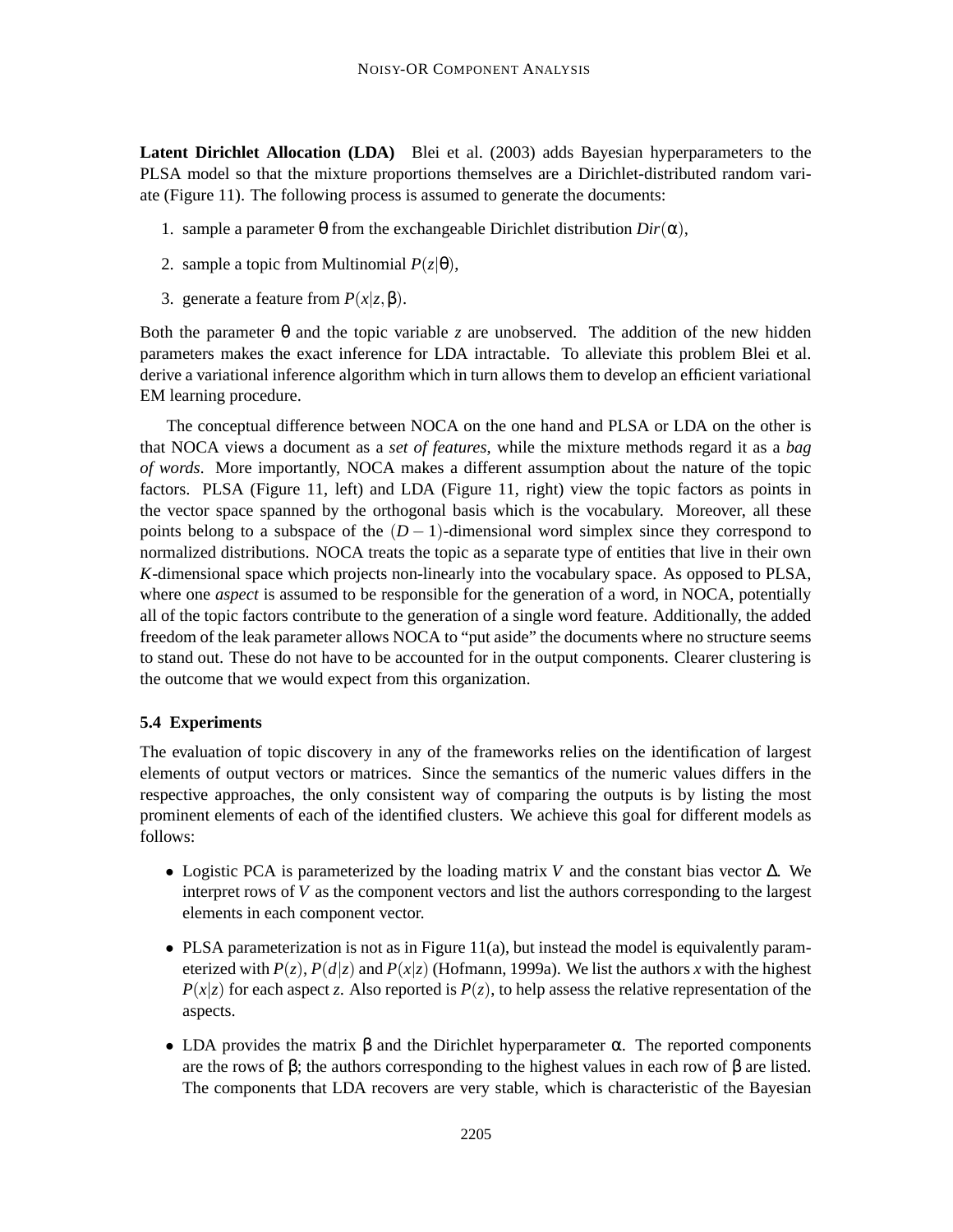### ŠINGLIAR AND HAUSKRECHT

|             | Community |             |       |      |        |  |  |
|-------------|-----------|-------------|-------|------|--------|--|--|
| Method      | intro     | <b>MCMC</b> | var'l | LBP  | Kernel |  |  |
| LogPCA      | 40.0      | 42.5        | 15.0  | 10.0 | 67.5   |  |  |
| <b>PLSA</b> | 67.5      | 57.5        | 50.0  | 32.5 | 75.0   |  |  |
| <b>LDA</b>  | 80.0      | 95.0        | 62.5  | 5.0  | 87.5   |  |  |
| <b>NOCA</b> | 85.0      | 15.0        | 92.5  | 82.5 | 75.0   |  |  |

Table 1: Success rates in recovering subcommunities in the citation data. The numbers are percentages averaged over 20 different random initializations.

approach taken in developing the model. Therefore we report results from 20 runs with different  $\alpha$  (the initial exchangeable Dirichlet prior) instead, starting from  $\alpha = 0.01$  and ending at  $\alpha = 10$ .

• For NOCA, the output consists of the cluster priors  $\pi$ <sub>i</sub>, the loading matrix **p** and the "bias vector"  $\mathbf{p}_0$ . The authors listed under each component are those who received the highest weight in  $\mathbf{p}_i$ , the *i*-th row of the loading matrix **p**. Again we report the priors  $\pi_i$  to compare the relative size of the clusters. Note that the priors need not sum to one, since each of them corresponds to a separate random variable.

## 5.4.1 QUALITATIVE EVALUATION

We ran all of the algorithms 20 times with different random initializations and visually judged the results from displays such as that in Figure 13. If a particular topic factor appeared and was determined to be of good "cluster purity", we assigned a score of 1 to the combination of community and analysis technique. If the cluster was identifiable with a community, but judged to be of mediocre purity, the score assigned was 1/2. Otherwise, the score assigned was 0. Whenever the community was captured in more than one factor, only one was counted. The maximum score is 20 as there were 20 experimental runs. The entries in Table 1 are the respective percentages.

The logistic PCA does not appear to be well suited for this task and is outperformed by the other methods. PLSA finds on average 2 communities in each run. LDA discovers the MCMC topic consistently, but fails to discover the LBP community. NOCA exhibits the opposite behavior: it reliably discovers LBP but fails to find the MCMC community most of the time. The SVM/kernel group and the variational methods community is consistently discovered by both NOCA and LDA, as well as the authors of widely cited overview and tutorial articles.

The difference observed for the LBP and MCMC communities is striking and should be explained by pointing out the characteristics of the respective communities. The LDA model is able to recover communities that have established their "market share" and have high enough prior probability that they are able to compete with the other groups for the direction that the topic simplex takes in the "vocabulary" space. LDA thus has a difficult time finding small, emerging areas. On the other hand, these nascent communities tend to be highly coherent, with a few pioneers that are very likely to be cited for their seminal papers. Such structure favors the NOCA model, which has a tendency to pick out tightly woven patterns and leave the more diffuse domains to be picked up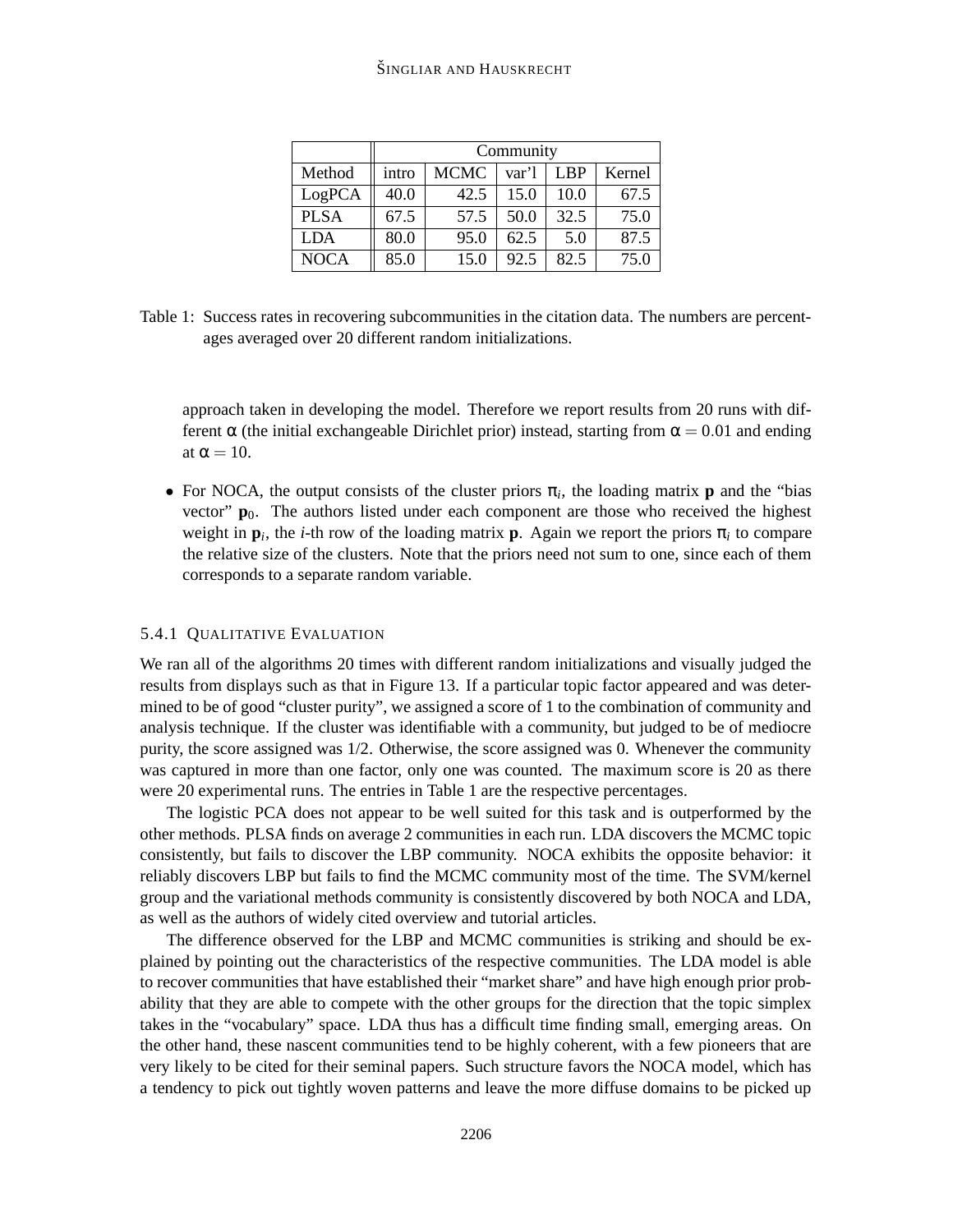

Figure 12: A result of noisy-or component analysis on the citation data set. The columns visualize the parameters of the noisy-or loading matrix after they are rescaled by the prior of the source. Black fields correspond to 0s in the loading matrix, while white ones correspond to 1s.

(a) With 5 components. The following components are discernible:

- The authors dominating the first component are: J. Pearl, M. Jordan, S. Lauritzen and D. Spiegelhalter. Weaker ties are to W. Buntine, N. Friedman and D. Koller. This component contains many respected authors of basic references and tutorials on Bayesian belief networks.

- The second source was shut down in this run.

- C. Burges, B. Schölkopf, A. Smola and V. Vapnik form the core of the third component. Without any doubt, this component represents the kernel and SVM research community. - The authors prominent in the fourth factor are Z. Ghahramani, M. Jordan, G. Hinton, R. Neal, L. Saul, C. Bishop and M. Tipping. This source captures the variational approximation community.

- The last component consists of the following authors: B. Frey, W. Freeman, K. Murphy, S. Lauritzen, J. Pearl, Y. Weiss and J. Yedidia. All authors published extensively on loopy belief propagation, using J. Pearl's BP algorithm. The presence of an outlier in this set, S. Lauritzen, can be attributed to the fact that he is among the most frequently cited authors in the general context of Bayesian networks. We can conclude that our algorithm found the LBP community.

(b) A run with 10 components illustrates the regularization behavior. Four out of ten sources were completely or almost completely shut off.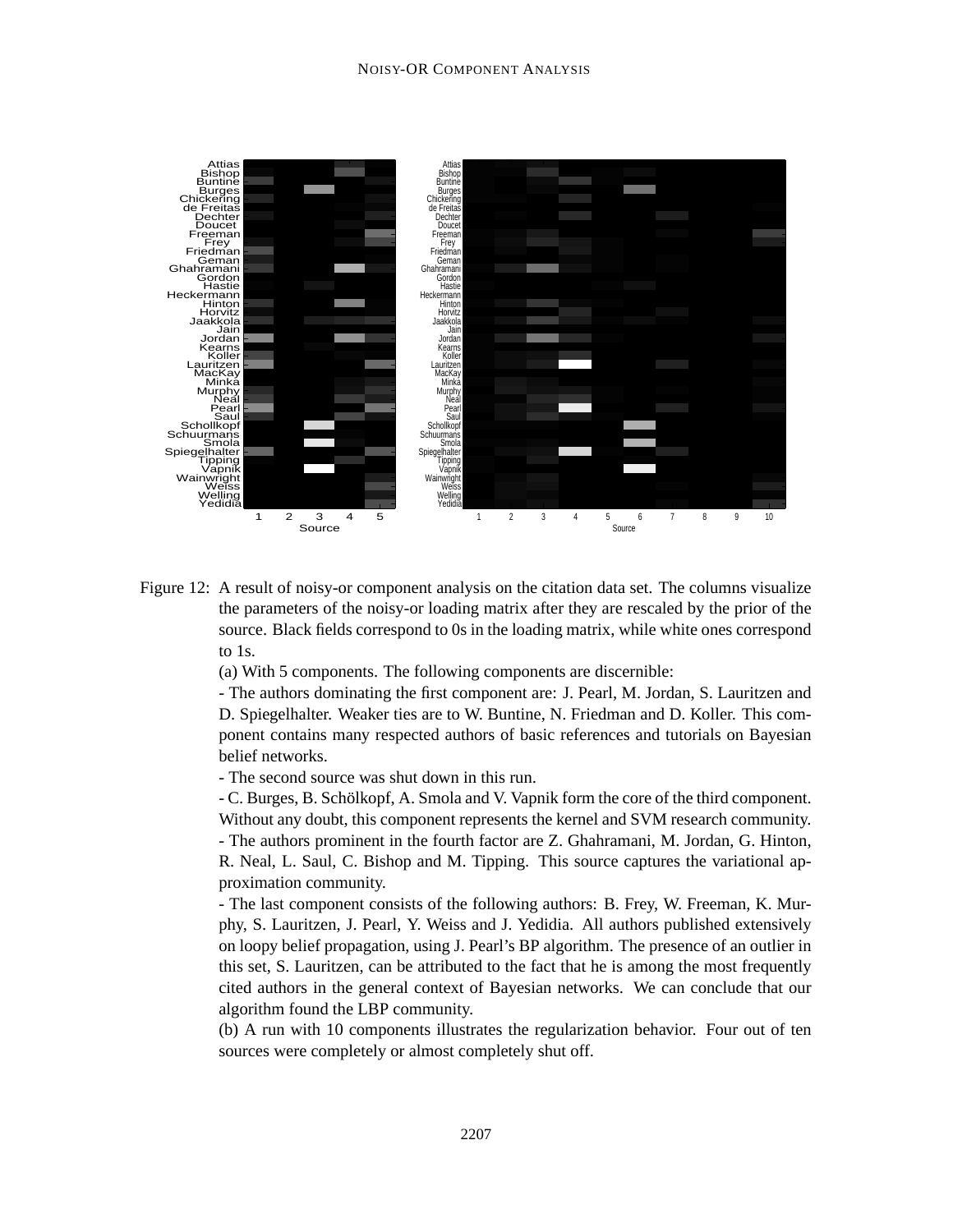| Comp. $1$ Comp. $2$ |                  | Comp. $3$ Comp. $4$    |                    | Comp. 5    |
|---------------------|------------------|------------------------|--------------------|------------|
|                     |                  |                        |                    |            |
| Vapnik              | $\rm {Doucet}$   | Bishop                 | $_{\mathrm{Jain}}$ | Pearl      |
| Doucet              | de Freitas       | Vapnik                 | SpiegelhalterSmola |            |
| Freeman             | GhahramaniHastie |                        | Friedman           | Lauritzen  |
| Kearns              | Friedman         | $_{\mathrm{Jain}}$     | Gordon             | Friedman   |
| Smola               | Murphy           | Burges                 | Bishop             | Freeman    |
| Murphy              | $\rm{Hastie}$    | SchollkopfGeman        |                    | Horvitz    |
| de FreitasJordan    |                  | $\operatorname{Smola}$ | Neal               | Schollkopf |
| າ                   |                  | kernel                 |                    | ၈          |

| Aspect 1                    | Aspect 2 Aspect 3 |                     | Aspect 4      | Aspect 5             |
|-----------------------------|-------------------|---------------------|---------------|----------------------|
| 0.1284                      | 0.1640            | 0.3513              | 0.2321        | 0.1241               |
| Bishop                      | Friedman Jordan   |                     | Vapnik        | Geman                |
| Jain                        | Neal              | Hinton              | Smola.        | Doucet               |
| Kearns                      | Hastie            | Spiegelhalter Pearl |               | Gordon               |
| Tipping                     | Murphy            | Lauritzen           |               | Schollkopfde Freitas |
| Hinton                      | Koller            | Pearl               | <b>Burges</b> | Koller               |
| Schuurmans Jaakkola Freeman |                   |                     | Horvitz       | Frey                 |
| Saul                        | <b>Buntine</b>    | Weiss               | Koller        | Murphy               |
| 9                           | າ                 | 9                   | kernel        | MCMC                 |

(a) logPCA

(b) PLSA

| Comp. 1          | Comp. 2         | Comp. $3$                     | Comp. $4$         | Comp. $5$  | Comp. $1$        | Comp. $2$        | Comp. $3$         | Comp. $4$      | Comp. 5       |
|------------------|-----------------|-------------------------------|-------------------|------------|------------------|------------------|-------------------|----------------|---------------|
| 0.0022           | 0.0912          | 0.0858                        | 0.0277            | 0.0102     | $\alpha = 1$     |                  |                   |                |               |
| Minka            | Vapnik          | Lauritzen                     | Jordan            | Freeman    | Vapnik           | Jordan           | Geman             | Friedman       | Pearl         |
| Jordan           | Smola           | Pearl                         | GhahramaniYedidia |            | Smola            | Hinton           | Doucet            | Koller         | Lauritzen     |
| Jaakkola         |                 | SchollkopfSpiegelhalterHinton |                   | Weiss      | SchollkopfNeal   |                  | de Freitas Hastie |                | Jain.         |
| Yedidia          | <b>Burges</b>   | Jordan                        | <b>Bishop</b>     | Frey       | Bishop           | GhahramaniMurphy |                   | Kearns         | Spiegelhalter |
| GhahramaniHastie |                 | <b>Buntine</b>                | Saul              | Murphy     | <b>Burges</b>    | Weiss            | Gordon            | Buntine        | Dechter       |
| Freeman          | Jaakkola Koller |                               | Jaakkola          | Welling    | Tipping          | Jaakkola         | Koller            | Chickering     | Freeman       |
| Frey             | Bishop          | Dechter                       | Attias            | Pearl      | Jaakkola Horvitz |                  | Welling           | SchuurmansFrey |               |
| ?                | kernel          | intro                         | variat'l          | <b>LBP</b> | lkernel          | variat'l         | <b>MCMCintro</b>  |                | intro         |

(c) NOCA

(d) LDA

Figure 13: Typical outputs from the link analysis algorithms:

a) Logistic PCA.

b) Probabilistic latent semantic analysis. Also reported is the prior of each aspect  $P(z =$ *i*).

c) Noisy-or component analysis. The prior on a source  $P(s_i)$  is also shown.

d) Latent Dirichlet allocation with  $\alpha = 1$ .

Below each component, our evaluation of whether the component represents any of the the publication communities.

by the leak factor. Thus the broader MCMC community eluded the noisy-or analyzer, while it was reliably captured by LDA; and the NOCA brought to light the LBP community.

In summary, NOCA discovers on average as many clusters as LDA, but the clusters are of different nature. If one wishes to gain insight into this type of data, we advocate that both methods be used, as they discover distinct kinds of patterns.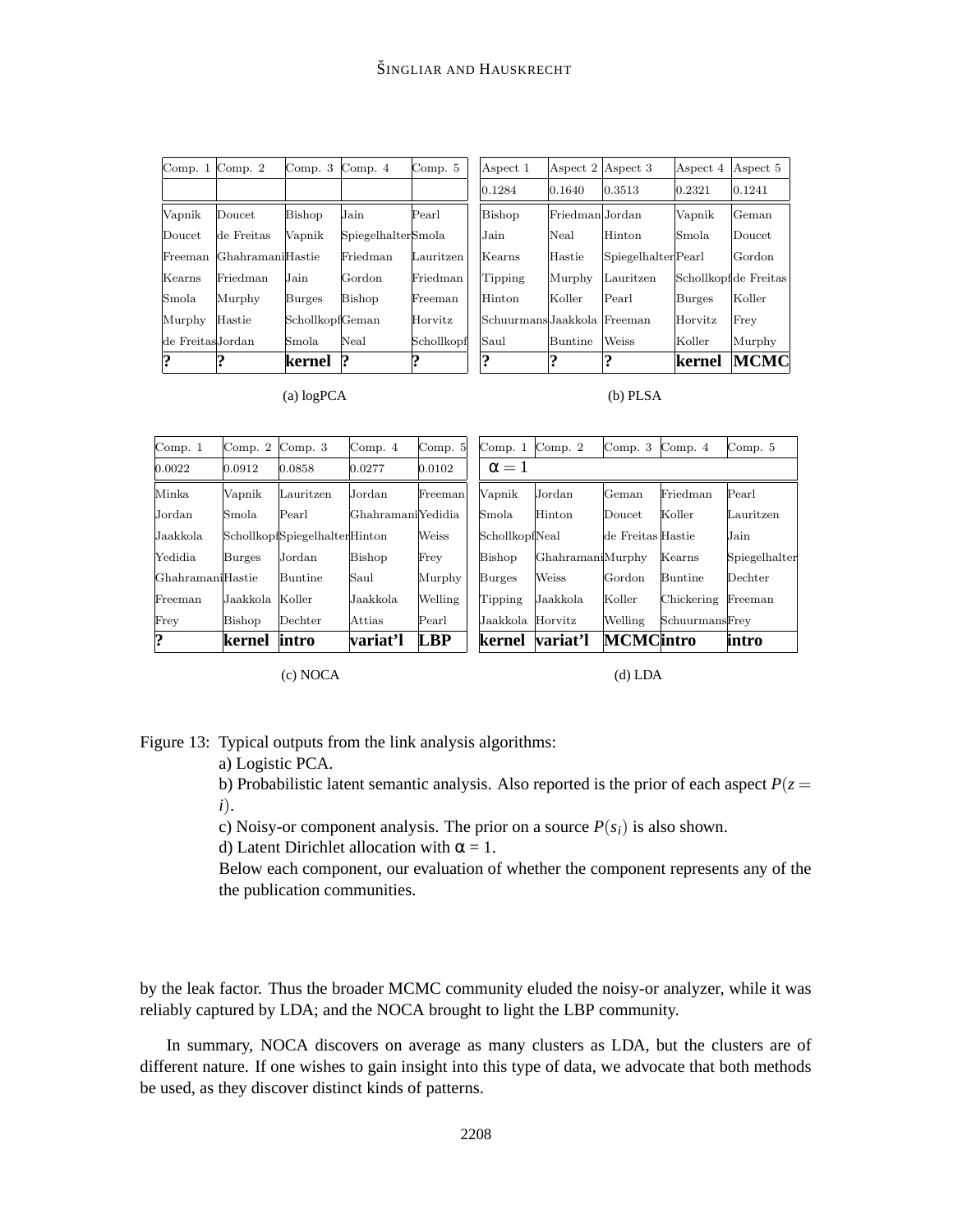## 5.4.2 THE COSINE METRIC

While we took great care to assure objective evaluation, the above approach is nevertheless open to criticism on the grounds of "subjectivity." We would like our recovered components to align with a "gold standard," a set of vectors defined by a human *before* he or she sees the result of the clustering algorithm. Therefore we defined 0-1 vectors corresponding to the established communities as we perceive them. For example, the vector corresponding to LBP community has 1s at positions corresponding to names such as Freeman, Frey, Yedidia, etc. and 0s elsewhere.

A standard distance metric for vectors is their *cosine distance*. The similarity of two vectors **x**,**y** is the cosine of their angle:  $\cos \alpha(\mathbf{x}, \mathbf{y}) = \frac{\mathbf{x} \cdot \mathbf{y}}{|\mathbf{x}||\mathbf{x}|}$  $\frac{\mathbf{x} \cdot \mathbf{y}}{|\mathbf{x}||\mathbf{y}|}$ . With the cosine metric, one can evaluate the similarity of two vectors. However, *how do we quantitatively evaluate a component set X as a whole?* Recovered components need to be matched to the original components as they can be permuted without affecting the likelihood. To obtain a one-to-one match, each original component is paired with exactly one found by NOCA, so that the weighted sum of cosine distances is minimized. The weights  $u_i$  are defined so that they are proportional to the prior probabilities of the latent components and form a convex combination (sum to 1). The computation can be described by the formula

$$
w_{\cos}(X,Y) = \min_{\pi,\rho} \sum_{i=1}^K u_{\pi(i)} \cos \alpha(\mathbf{x}_{\pi(i)}, \mathbf{y}_{\rho(i)}),
$$

where  $\pi$  and  $\rho$  are permutations of the sets *X* and *Y*, respectively, and the minimization ranges over all possible permutations. Note that although this formula suggests evaluating exponentially many permutations, it effectively calls for finding a maximal-weight matching in a bipartite graph and can be computed efficiently. The resulting weighted cosine similarities are shown and commented in Figure 14.

#### 5.4.3 PERPLEXITY

While the cosine scoring metric provides useful insights, using a standard probabilistic measure of model quality is in order to gauge how well the model estimates the joint density of the observable data. To assess this aspect of model recovery we rely on the cross-entropy of the "true" distribution and the distribution that the model entails. The testing set is viewed as a sample from the true multivariate distribution *t* and the *cross entropy* with the model distribution *m* is defined by  $H(t,m) = -\sum_{\{\mathbf{x}\}} t(\mathbf{x}) \log m(\mathbf{x})$ . Since the data points in the test set are by assumption independent and identically distributed, the cross entropy is approximately the average unconditional log-probability of data points in the test set (Cover and Thomas, 1991). *Perplexity* of the model *m* is defined as the quantity  $2^{H(t,m)}$  and can be intuitively interpreted as the amount of information needed to predict the next data point. In short, the lower the cross-entropy is, the more precisely the model has learned the distribution of observables from the training set.

In the perplexity evaluation of NOCA and LDA, we use the tractable lower bounds on the document probabilities  $P(\mathbf{x})$  (Equation 6 in this paper and Equation 13 in Blei et al. (2003)). The PLSA and logistic PCA models cannot be evaluated under the perplexity framework since they do not define a probability distribution on the test set. PLSA does define a distribution on the training set and the fold-in heuristic can be used (Hofmann, 1999b) so that it defines one on the test set. However, this heuristic gives PLSA an optical advantage over other models, as it allows it to refit the mixing proportions. As a baseline model, we will use a simple mixture of unigrams model. As NOCA provides no word-level model, but only a document-level probability model, we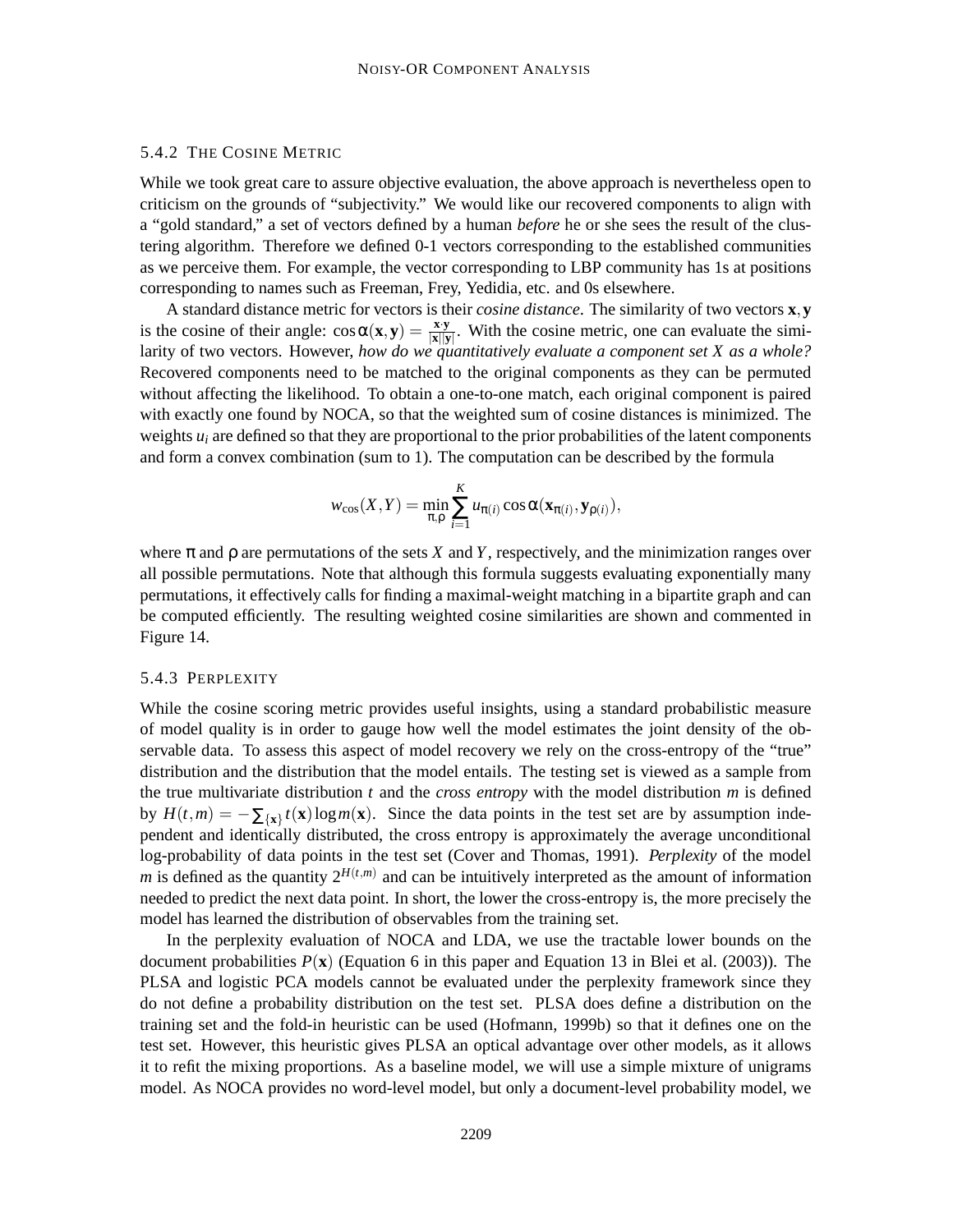

Figure 14: Weighted cosine similarities. On the horizontal axis is *L*, the number of components matched. The vertical axis shows the weighted cosine similarity. The left panel shows NOCA doing a superior job identifying the first few components, but it is soon overtaken by the mixture-based methods. The methods in the left panel operated with latent dimensionality 5, equal to the number of human-judged clusters. On the right, the picture changes when the latent dimensionality is increased to 10. While the performance of mixture-based methods deteriorates, NOCA's performance improves. This illustrates the difference in the assumptions about the data-generating process. The picture suggests that the more sophisticated methods do a better job in comparison with the baseline (a simple mixture of unigrams model) when the asumed latent dimensionality slightly exceeds the true number of clusters in the data.

|    | Cross-entropy   |                 |               |                 |  |  |  |
|----|-----------------|-----------------|---------------|-----------------|--|--|--|
|    | <b>NOCA</b>     | LDA             | <b>PLSA</b>   | MixUnigrams     |  |  |  |
|    | $< 6.5 \pm 5.2$ | $< 9.0 \pm 7.8$ | $6.1 \pm 6.9$ | $22.9 \pm 31.3$ |  |  |  |
| 10 | $< 6.5 \pm 5.2$ | $< 8.4 \pm 7.5$ | $4.9 \pm 6.4$ | $32.5 \pm 46.0$ |  |  |  |

Table 2: Cross-entropies between the model distribution and the empirical distribution induced by the test set. These numbers were obtained as mean and standard deviation on 20 train/test splits.

must compare all models in terms of document perplexity, instead of the standard approach that works at the level of words. Inspecting Table 2, we observe that the bound on perplexity of NOCA is significantly lower than that of LDA. PLSA shows a cross-entropy virtually on the level with NOCA, or slightly better. The cross-entropy of the baseline mixture-of-unigrams model is high, which is attributable to the data sparsity issue. Importantly, note that the values shown for LDA and NOCA are *lower bounds*, while the PLSA and MixUnigrams are exact.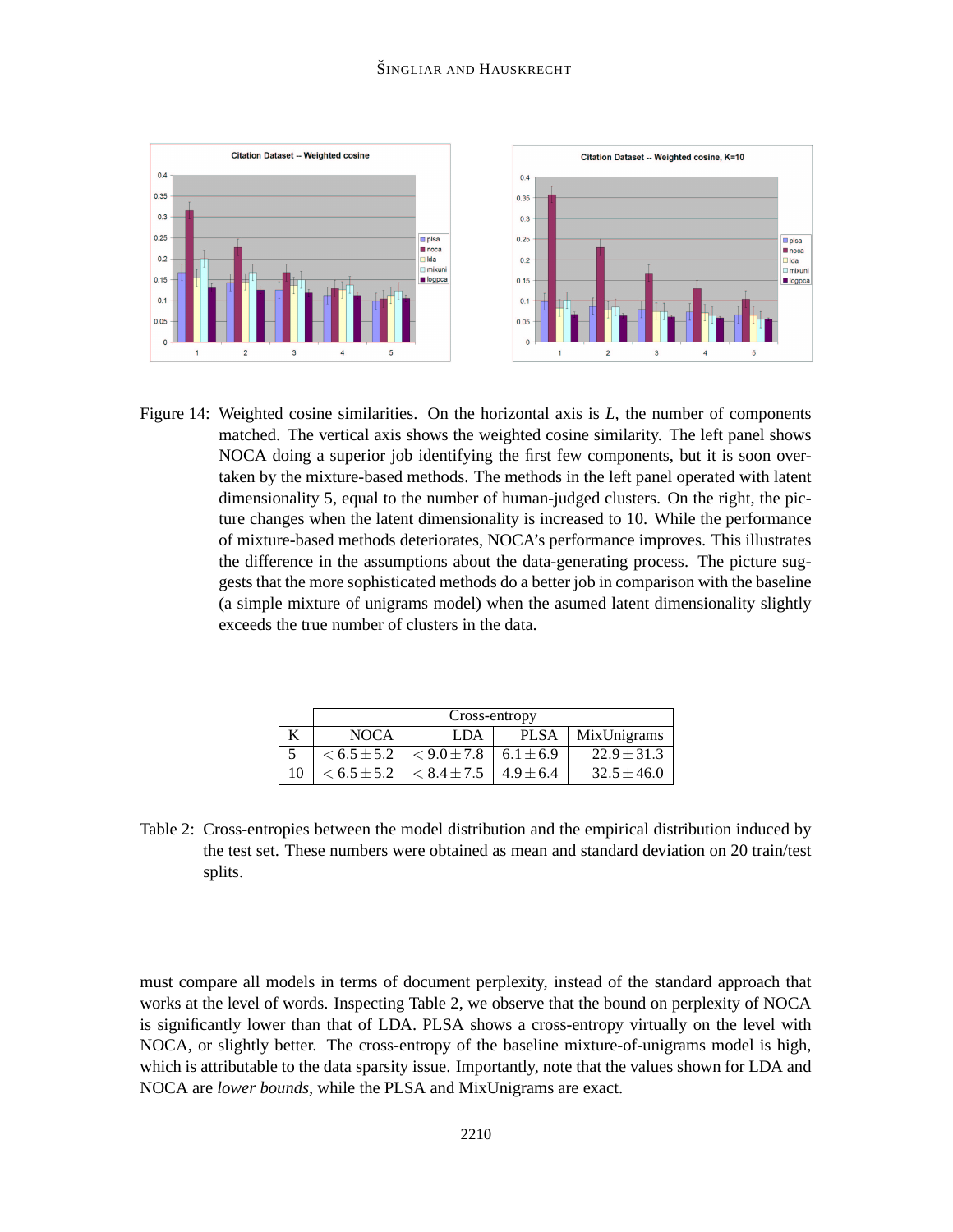#### **6. Summary and Conclusions**

We have presented NOCA: a new latent-variable component analysis framework for high-dimensional binary data. To learn the NOCA model we have devised and presented an EM-based variational algorithm that overcomes the complexity limitation of exact learning methods. The proposed algorithm makes no assumption about the structure of the underlying noisy-or network, the structure is fully recovered during the learning process.

In addition to the component analysis task and related structure discovery problems, NOCA can be also used as a dimensionality reduction (data compression) tool, as well as a probabilistic model of high-dimensional binary data. We have tested these aspects of the model on a synthetic image decomposition problem and on a citation analysis problem of CiteSeer documents. The model and the algorithm showed favorable scale-up behavior and a very good model recovery and error reconstruction performance.

The task of community discovery has a natural formulation as a NOCA learning problem. A data set of scientific paper citations in the field of machine learning was analyzed using the setup. The results, under several metrics, indicate that our algorithm performs on par with the current state-ofthe-art mixture methods, but due to different data-generating assumptions it tends to expose different data structure. Such behavior is valuable as it enriches our insight into the intrinsic composition of the data set.

## **Acknowledgments**

We would like to thank the reviewers for their helpful comments and suggestions for improvements of the paper. This research was supported in part by the National Science Foundation grants ANI-0325353 and CMS-0416754 and by the University of Pittsburgh award CDRF-36851.

### **References**

- Hagai Attias. Independent Factor Analysis. *Neural Computation*, 11(4):803–851, 1999. URL citeseer.nj.nec.com/attias99independent.html.
- David Bartholomew and Martin Knott. *Latent Variable Models and Factor Analysis*, volume 7 of *Kendall's Library of Statistics*. Oxford University Press, 1999.
- Christopher Bishop. Latent variable models. In Michael Jordan, editor, *Learning in Graphical Models*, pages 371–403. MIT Press, 1999a.
- Christopher Bishop. Variational principal components. In *Proceedings of* 9 *th International Conference on Artificial Neural Networks*, volume 1, pages 509–514, 1999b.
- David Blei, Andrew Ng, and Michael Jordan. Latent Dirichlet allocation. *Journal of Machine Learning Research*, 3:993–1022, Jan 2003. URL http://www.cs.berkeley.edu/ blei/papers/blei03a.ps.gz.
- Wray Buntine. Variational extensions to EM and multinomial PCA. In *Proceedings of the* 13*th European Conference on Machine Learning*, 2002. URL citeseer.nj.nec.com/buntine02variational.html.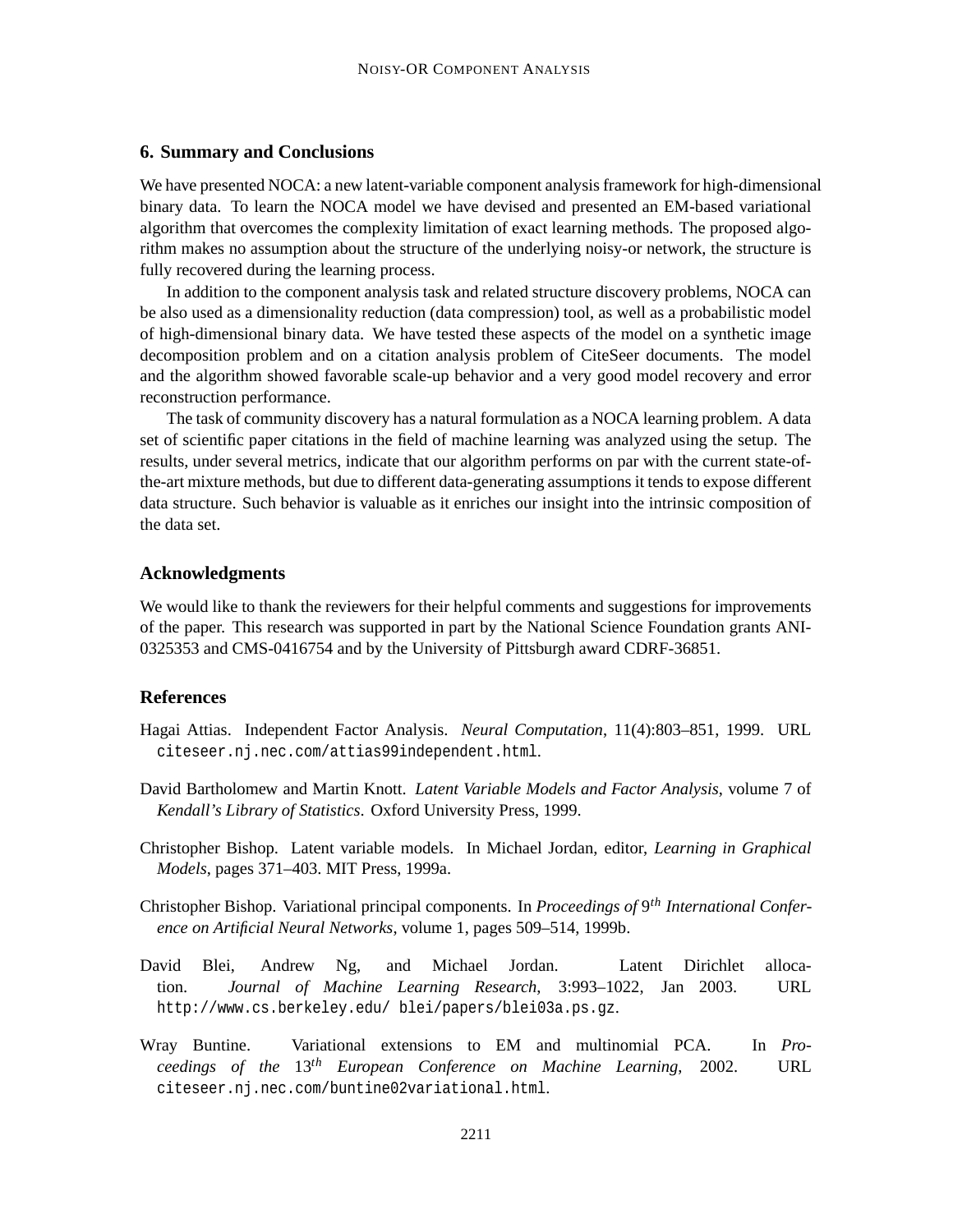- David Cohn and Huan Chang. Learning to probabilistically identify authoritative documents. In *Proceedings of the* 17*th International Conference on Machine Learning*, pages 167–174. Morgan Kaufmann, San Francisco, CA, 2000. URL citeseer.ist.psu.edu/cohn00learning.html.
- David Cohn and Thomas Hofmann. The missing link a probabilistic model of document content and hypertext connectivity. In *Neural Information Processing Systems 13*, 2001. URL citeseer.ist.psu.edu/cohn01missing.html.
- Gregory Cooper and Edward Herskovits. A Bayesian method for the induction of probabilistic networks from data. *Machine Learning*, 9:309–347, 1992.
- Thomas Cover and Joy Thomas. *Elements of Information Theory*. John Wiley & sons, 1991.
- Arthur Dempster, Nan Laird, and Donald Rubin. Maximum likelihood for incomplete data via the EM algorithm. *Journal of Royal Statistical Society*, 39:1–38, 1977.
- Francisco Diez and Severino Gallan. Efficient computation for the Noisy-Max. *International Journal of Intelligent Systems*, 2003.
- Zoubin Ghahramani and Michael Jordan. Factorial hidden Markov models. In David Touretzky, Michael Mozer, and Michael Hasselmo, editors, *Proceedings of Advances in Neural Information Processing Systems*, volume 8, pages 472–478. MIT Press, 1995. ISBN 0262201070. URL citeseer.nj.nec.com/article/ghahramani97factorial.html.
- Zoubin Ghahramani and Michael Jordan. Factorial hidden Markov models. *Machine Learning*, 29: 245–273, 1997.
- David Heckerman. Causal independence for knowledge acquisition and inference. In *Proceedings of 9th Conference on Uncertainty in AI UAI'93*, San Francisco, CA, 1993. Morgan Kaufmann Publishers.
- Thomas Hofmann. Probabilistic latent semantic analysis. In *Proceedings of Uncertainty in Artificial Intelligence*, Stockholm, 1999a. URL citeseer.nj.nec.com/hofmann99probabilistic.html.
- Thomas Hofmann. Probabilistic latent semantic indexing. In *Proceedings of the 22nd Annual ACM Conference on Research and Development in Information Retrieval*, pages 50–57, Berkeley, California, August 1999b. URL citeseer.nj.nec.com/article/hofmann99probabilistic.html.
- Tommi Jaakkola and Michael Jordan. Variational probabilistic inference and the QMR-DT network. *Journal of Artificial Intelligence Research*, 10:291–322, 1999. URL citeseer.nj.nec.com/article/jaakkola99variational.html.
- Tommi Jaakkola, Lawrence Saul, and Michael Jordan. Fast learning by bounding likelihoods in sigmoid type belief networks. In David S. Touretzky, Michael C. Mozer, and Michael E. Hasselmo, editors, *Advances in Neural Information Processing Systems*, volume 8, pages 528–534. The MIT Press, 1996. URL citeseer.ist.psu.edu/jaakkola96fast.html.

Ian Jolliffe. *Principal Component Analysis*. Springer, 1986.